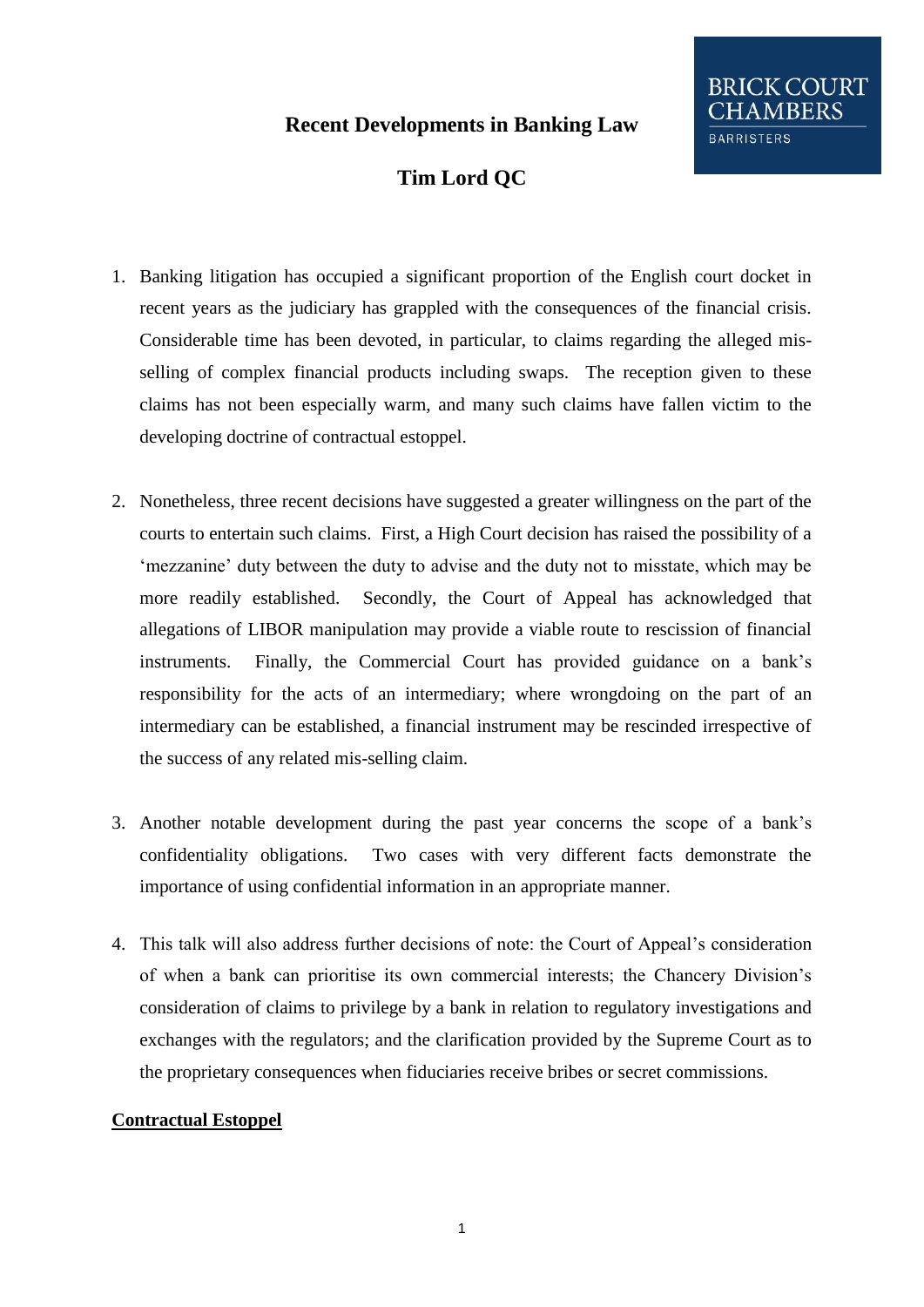- 5. Mis-selling claims have not enjoyed much success over the past decade. Claimants have struggled to establish actionable misrepresentations. For example, in *Cassa di Risparmio della Repubblica di San Marino SpA v Barclays Bank Ltd* [2011] EWHC 484 (Comm), Hamblen J found that Barclays had not made any relevant representation as to the default risk, or its opinion of the default risk, of the structured notes sold to the claimant.
- 6. Many claims have proceeded on the basis that the relevant bank had a duty to advise which was breached prior to entry into the product in question. However, it is very rare for banks to be found to have assumed such a duty. See, for example, Gloster J"s judgment in *JP Morgan Chase v Springwell Navigation* [2008] EWHC 1186 (Comm) and HHJ Waksman QC"s judgment in *Green & Rowley v Royal Bank of Scotland plc* [2012] EWHC 3661. The courts will look at the facts of each individual case, but it is unlikely that a bank will be found to have acted such that an advisory relationship arose.
- 7. Moreover, the Court of Appeal in *Green & Rowley* ([2013] EWCA Civ 1197) dismissed the argument that the bank had a duty at common law to comply with the relevant Conduct of Business Rules ("COB rules"). Tomlinson LJ noted that Parliament had provided a remedy for private persons for a breach of statutory duty under the Financial Services and Markets Act 2000 and that there was "*no feature of the situation which justifies the independent imposition of a duty of care at common law to advise as to the nature of the risks inherent in the regulated transaction*" (paragraph 23). Permission to appeal was refused by the Supreme Court.
- 8. However, even if a duty to advise would otherwise be established on the facts, the doctrine of "contractual estoppel" has been employed by the courts to negate any such duty. Contractual estoppel was explained by Moore-Bick LJ in *Peekay Intermark Ltd v Australia and New Zealand Banking Group Ltd* [2006] EWCA Civ 386:

"There is no reason in principle why parties to a contract should not agree that a certain state of affairs should form the basis for the transaction, whether it be the case or not. For example, it may be desirable to settle a disagreement as to an existing state of affairs in order to establish a clear basis for the contract itself and its subsequent performance. Where parties express an agreement of that kind in a contractual document neither can subsequently deny the existence of the facts and matters upon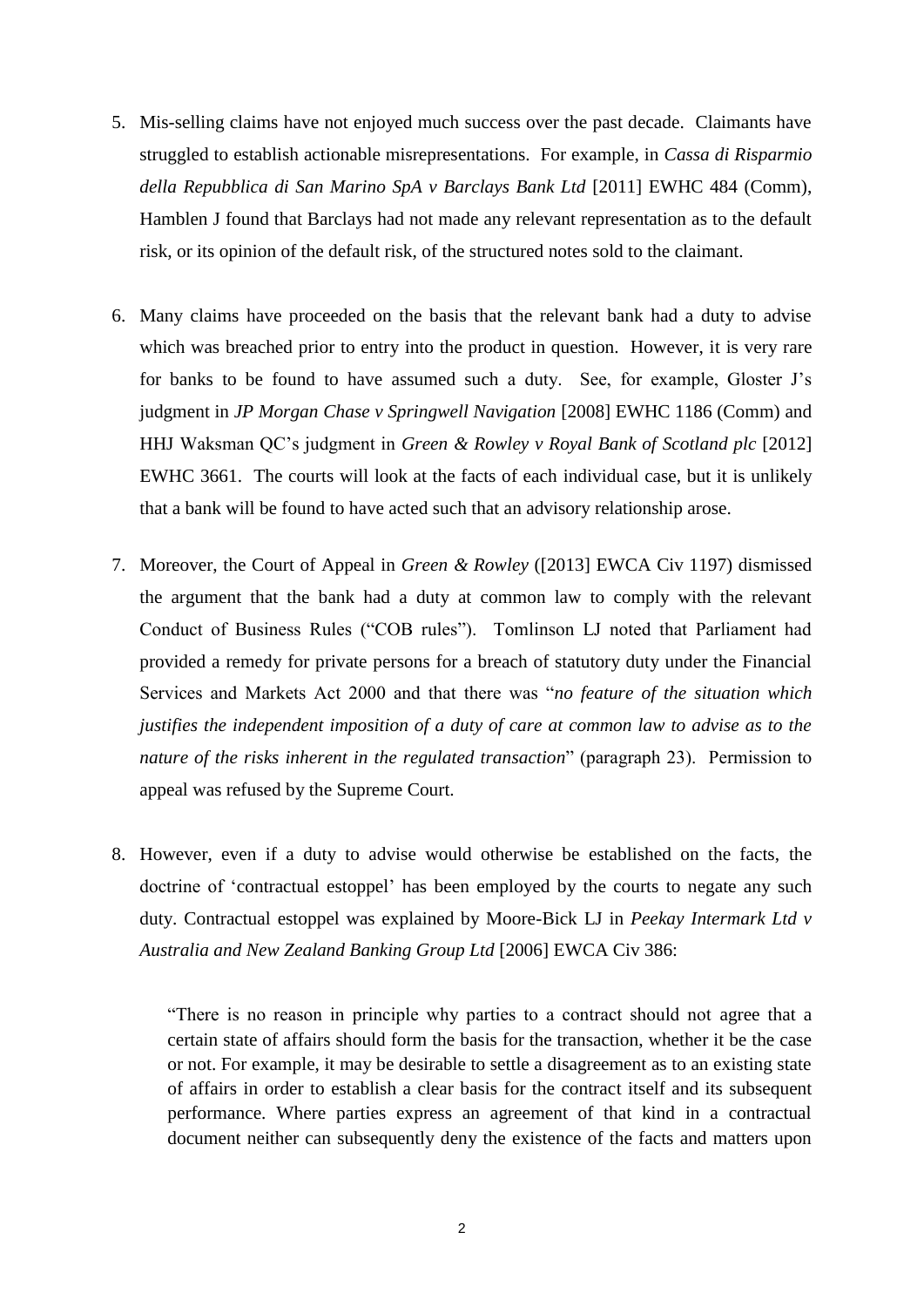which they have agreed, at least so far as concerns those aspects of their relationship to which the agreement was directed. The contract itself gives rise to an estoppel…"

- 9. The principle was subsequently endorsed by Aikens LJ in *Springwell Navigation Corp v JP Morgan Chase Bank* [2010] EWCA Civ 1221 (para 144). It has been applied in a number of decisions including *Titan Steel v RBS* [2010] EWHC 211 (Comm) and *Raiffeisen v RBS* [2010] EWHC 1392 (Comm).
- 10. Two recent cases underline the significance of the doctrine. First, *Crestsign Ltd v National Westminster Bank* [2014] EWHC 3043 (Ch) was a rare case where the judge, Tim Kerr QC, found that a duty to advise was plausible on the facts. Crestsign, a family company which dealt in commercial property, engaged in refinancing discussions with NatWest in early 2008. In order to obtain the proposed loan facility, NatWest required Crestsign to enter into an interest rate management product. Following discussions with NatWest, Crestsign entered into a ten year swap product.
- 11. Crestsign alleged that the swap was manifestly unsuitable because it hedged 100 per cent of the debt, was inflexible, hedged beyond the term of the loan which might not be renewed or adequately refinanced, placed nearly all the risk on Crestsign and little on RBS because of its cancellation option, exposed Crestsign to adverse interest rate conditions for seven of the ten years, and exposed Crestsign to high break costs.
- 12. The judge found as follows regarding the relationship between Crestsign"s director and NatWest's representative:

"if I were to leave out of account the bank"s documents which sought to exclude a duty of care, I would find that the relationship between Mr Gillard and Mr Parker was such as to satisfy the requirements set out in Lord Morris" speech in *Hedley Byrne* at 502-3, quoted above. The disparity in knowledge and expertise and the respective roles of the two men was such that it was reasonably to be expected that Mr Parker would rely on Mr Gillard"s skill and judgment and, aside from the documents, it would be reasonable for him to do so..." (paragraph 111)

13. Nonetheless, the statements in the documentation that no advice was given were sufficient to negate any duty to advise (paragraph 114). In light of this documentation,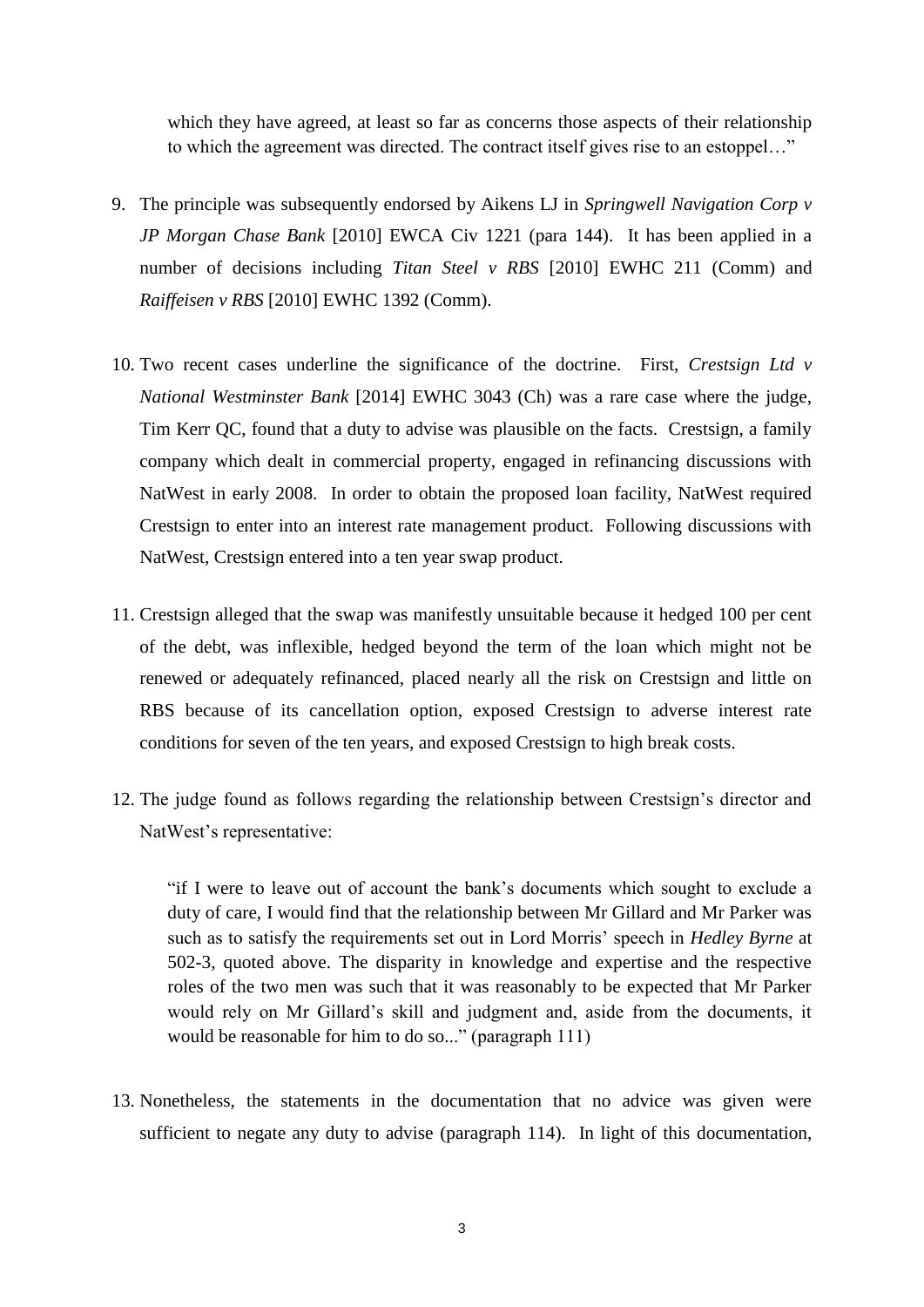Crestsign was contractually estopped from asserting the existence of a duty to advise (paragraph 119).

- 14. The Unfair Contract Terms Act 1977 provided no assistance because the statements in the documentation were held to be "basis" clauses (i.e. clauses that went to the basis on which the parties engaged, and which preclude the duty from arising in the first place), rather than exclusion clauses (see paragraph 119).
- 15. The judge provided helpful guidance, in the event that a duty to advise had been established, as to the scope of that duty. He noted that the duties under COBS and common law duties to advise are not co-terminous. Breach of a COBS duty is not necessarily common law negligence. But breach of COBS duties, whilst not actionable as such at the suit of a party such as Crestsign, can still constitute negligence at common law. The COBS duties are likely to be relevant to determining the standard of care required of a reasonably careful and skilled adviser, since a reasonably skilled and careful adviser would not fall short of the standard required to meet relevant regulatory requirements (see paragraphs 126 to 127).
- 16. Nonetheless, having established contractual estoppel, the bank was able to avoid any finding of breach of duty.
- 17. The second important case in this context is the decision in *Creditsuisse International v Stichting Vestia* [2014] EWHC 3103 (Comm). Here, the contractual estoppel doctrine was applied not to the existence or otherwise of a duty to advise, but rather to the capacity of one of the parties. In this case, a Dutch social housing association argued that it had lacked capacity to enter into certain swap transactions with the bank. However, that did not affect its liability under an ISDA master agreement because it had given representations about its capacity which gave rise to a contractual estoppel.
- 18. The court held that contractual estoppel is not limited to past or present events. Andrew Smith J considered the basis for the doctrine and concluded that it could apply to future conduct (see paragraphs 307 to 309):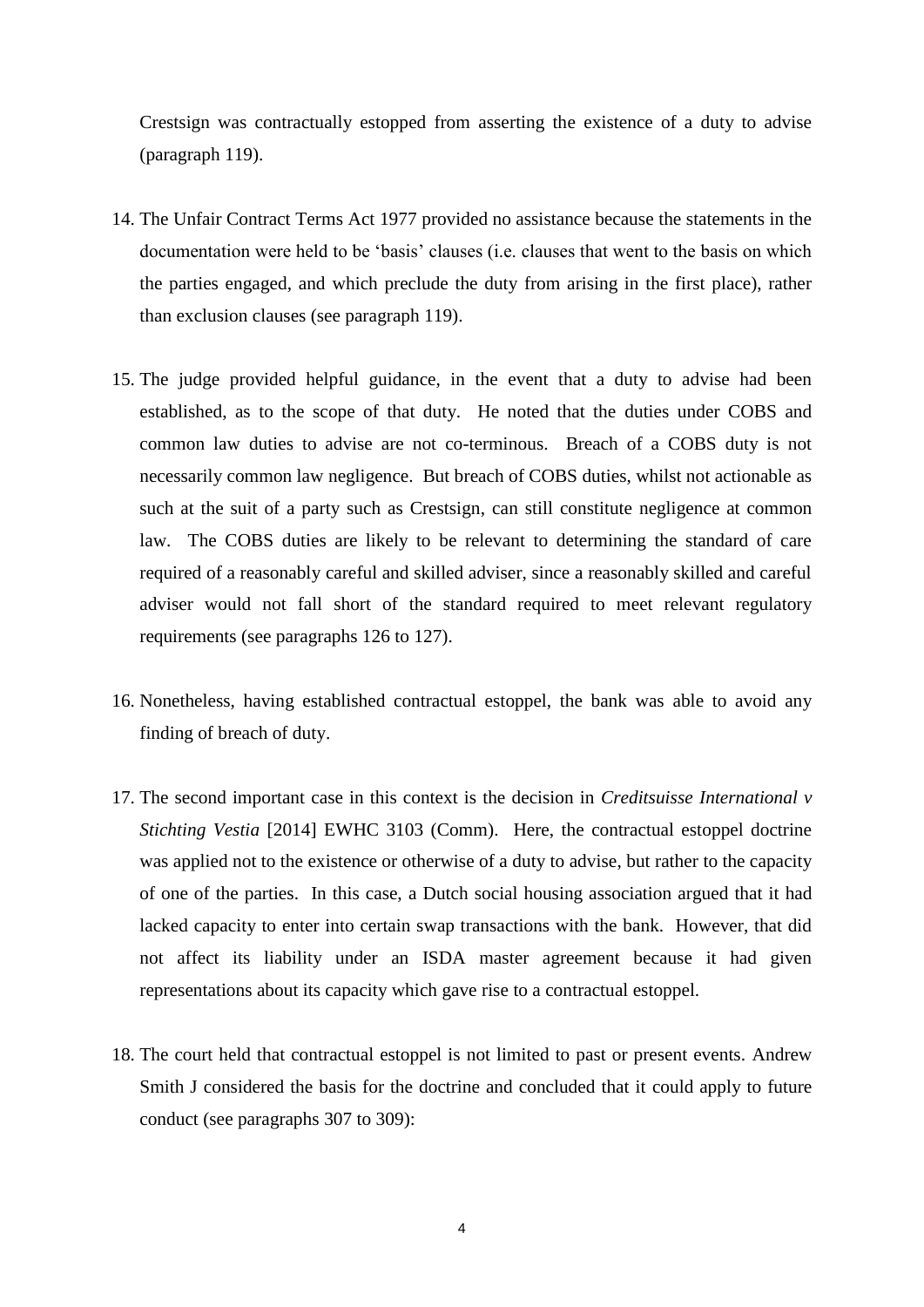"In his formulation of the doctrine of contractual estoppel in *Peekay* Moore-Bick LJ said that parties are able to agree upon "a state of affairs [that] should form the basis for the transaction". In most of the subsequent cases that have considered the doctrine, the parties had agreed about a present or past state of affairs and made their contract on the deemed basis that that state of affairs obtained or had obtained. But I can see no reason of authority, principle or policy that the doctrine should be confined to agreements of that kind, or that the law should adopt a different approach where parties have made an agreement about a state of affairs in the future, whether or not the label contractual estoppel should be attached in those circumstances…

As for principle, I could understand that the doctrine might be confined to statements about a past or present statement of affairs if it were really about a form of estoppel, but to my mind, while the term "contractual estoppel" has been adopted as a convenient label, it is no more than that: a defining characteristic of estoppels is detriment in some form or other, and, as I have said, contractual estoppel does not require detriment. This is the view of Wilken and Ghaly, *The Law of Waiver, Variation and Estoppel* (3rd Ed, 2012) at paragraph 13.22, whose analysis I would adopt. The authors explain (at paragraph 13.24) the true nature of the doctrine:

"*Peekay*, if it cannot be justified by recourse to an estoppel, has to be justified by other means. The most obvious means is contractual. Since the parties have agreed  $X$  to be the case, then the party which denies that  $X$  is in fact the case is in breach of contract. The Courts will not permit a party to benefit from its own wrong – including its own breach of contract. The *Peekay* contractual estoppel would be a reflection of that principle...""

- 19. It appears therefore that the doctrine is justified on the basis that a party cannot rely on its own breach of contract or take advantage of its own breach. Andrew Smith J noted further that "*the separate (but perhaps related) policy against circuity of action…also applies*" (paragraph 310).
- 20. It may be questionable as a matter of principle whether appropriate wording should suffice to exclude a duty of care irrespective of the strength of the facts indicating that an advisory relationship has been entered into. This is particularly so where the contractual estoppel is in relation to future conduct. It has been noted in *Banking Litigation*  $(3<sup>rd</sup> Ed.)$ that:

"such contractual estoppels may be vulnerable to another species of estoppel: namely estoppel by convention. If a party to a contract acts upon a false understanding of its rights and obligations and the other party acquiesces in that performance, the latter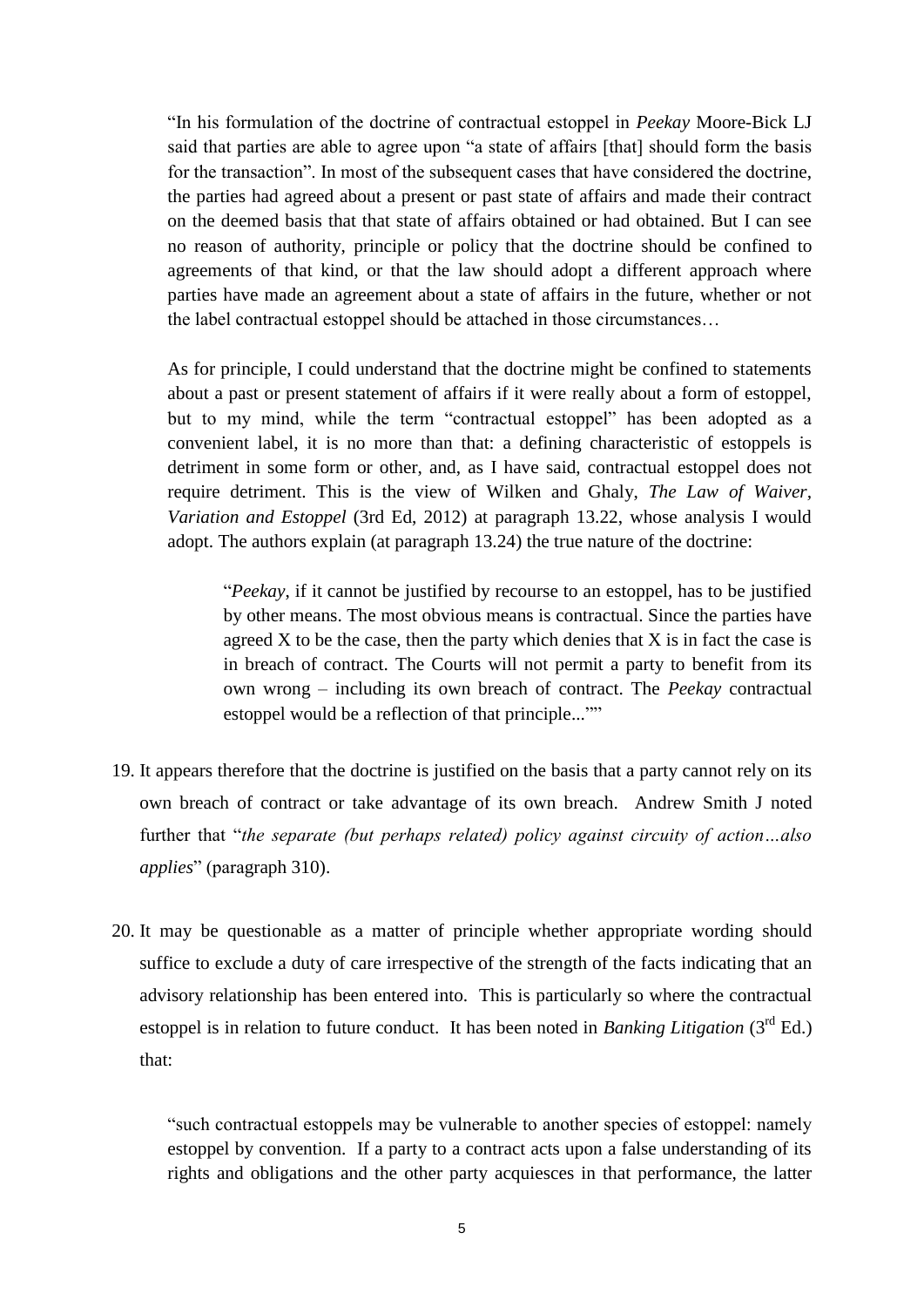may be estopped 'by convention' from relying on their original agreement if this would be unjust or unconscionable. Thus if a bank deals with its customers in a manner which (contrary to the contractual disclaimers) encouraged the customer to rely on the bank"s expertise or representations and knew (contrary to the contractual non reliance provisions) that the customer did in fact rely on that advice or those representations, the effect might be that the bank is estopped by convention from asserting that those terms formed part of the true agreement if that would lead to consequences that might be considered unjust or unconscionable…"

- 21. This argument was advanced in *Standard Chartered Bank v Ceylon Petroleum Corporation* [2011] EWHC 1785 (Comm) but was rejected by Hamblen J on the evidence (paragraphs 535 to 546). There is no reason of principle why an earlier contractual estoppel could not be displaced by convention arising thereafter where the underlying facts showing the existence of an advisory relationship are strong enough.
- 22. Nevertheless, the contractual estoppel doctrine is here to stay. As the judge in *Crestsign*  noted, "*While the result may seem harsh to some, it is not the role of the common law and the court to act as a regulator*." It is clear that any banking counterparty seeking to establish a duty to advise will need to consider the facts very carefully – and should not expect an especially warm reception.

#### **A 'mezzanine' duty**

- 23. Despite the establishment of contractual estoppel, the judge in *Crestsign* proceeded to consider the possibility of a separate duty owed by the bank. It was common ground that the bank had a duty not to misstate. However, Crestsign argued that there was a further "mezzanine" duty situated between the duty to advise and the duty not to misstate  $$ namely, a duty when providing information to ensure that the information was both accurate and fit for purpose.
- 24. NatWest argued that this duty was excluded by the decision in *Green and Rowley v Royal Bank of Scotland* [2013] EWCA Civ 1197. However, the judge concluded that this duty was not put to the courts in *Green and Rowley*, either at first instance or on appeal.
- *25.* Crestsign"s case rested on two authorities: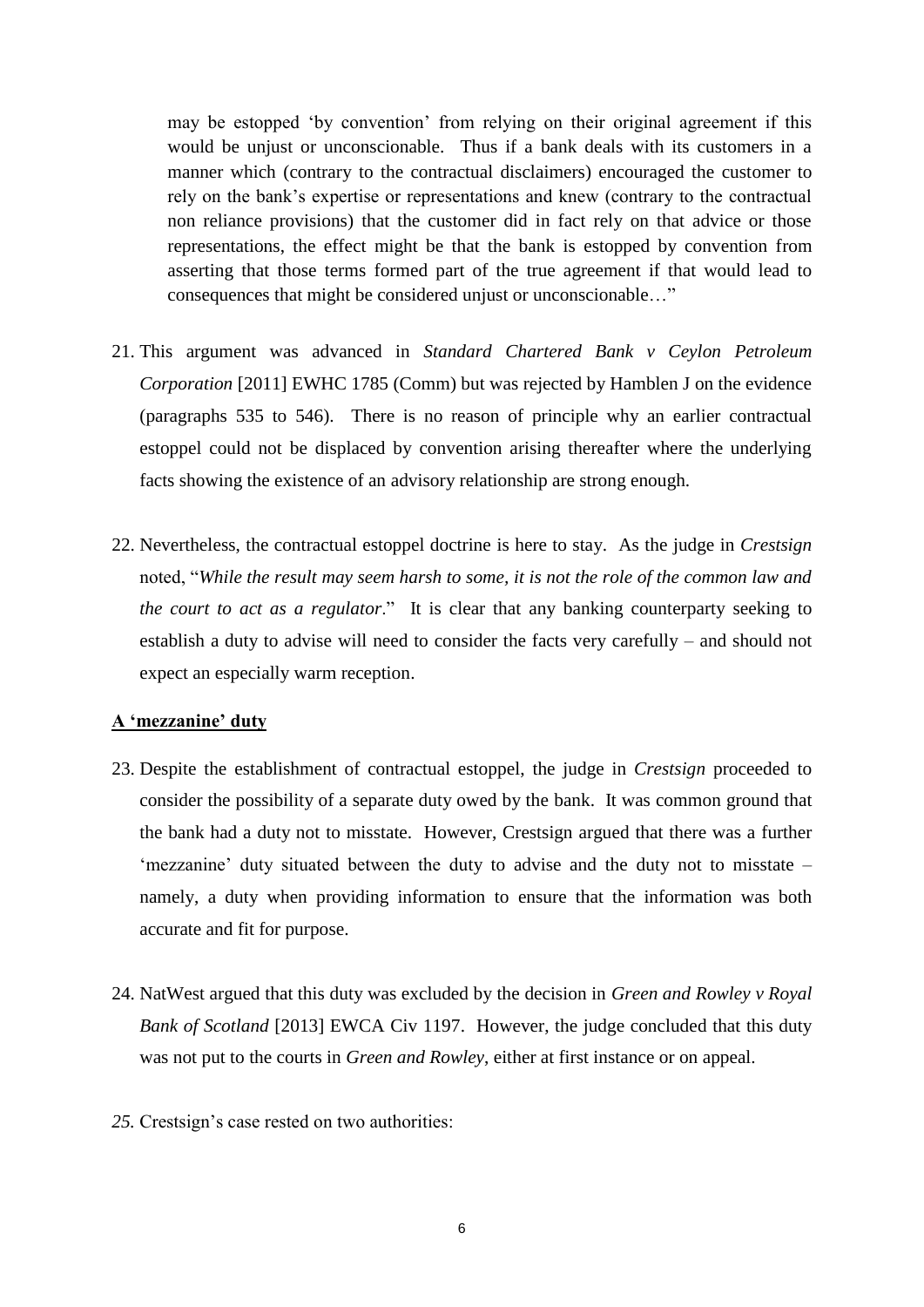- a. In *Cornish v. Midland Bank plc* [1985] 3 All ER 513, a bank manager took it on himself to explain the effect of a mortgage transaction to the plaintiff; the bank was found to be liable because the manager negligently failed to explain to her that the security would extend to unlimited future borrowing by her husband.
- b. In *Bankers Trust International plc v. PT Dharmala Sakti Sejahtera* [1996] CLC 518, sophisticated investors in derivatives failed on the facts to establish any breach of a duty on the part of the bank not to mislead them when negotiating the relevant contracts. Nonetheless, Mance J explained at p.533:

"a bank negotiating and contracting with another party owes in the first instance no duty to explain the nature or effect of the proposed arrangement to that other party. However, if the bank does give an explanation or tender advice, then it owes a duty to give that explanation or tender that advice fully, accurately and properly. How far that duty goes must once again depend on the precise nature of the circumstances and of the explanation or advice which is tendered."

26. The judge in *Crestsign* held that it was immaterial that this duty may overlap with those arising under COBS (paragraph 146). Anchoring himself in Mance J"s statement of the law, Tim Kerr QC explained that the banks owed in the first instance no duty to explain the nature and effect of the proposed transactions to Crestsign. However, once they chose to do so, they had a duty "*to give that explanation or tender that advice fully, accurately and properly*". The judge provided guidance on the information that had to be supplied (paragraphs 153 to 154):

"In my judgment, he came under a duty to explain fully and accurately the nature and effect of the products in respect of which he chose to volunteer an explanation, but I do not think he came under a duty to explain fully other products that Crestsign might have wanted to purchase but which he did not wish to sell, such as an interest rate cap product. An explanation of such other products, for the purpose of presenting a balanced picture, would be the territory of an advice-giving duty, which was excluded on the documents as I have already found…

...he came under a duty to explain their effect accurately, without misleading, but I do not think his duty extended as far as a "duty to educate" in the sense of giving a comprehensive "tutorial" and satisfying himself that Mr Parker understood every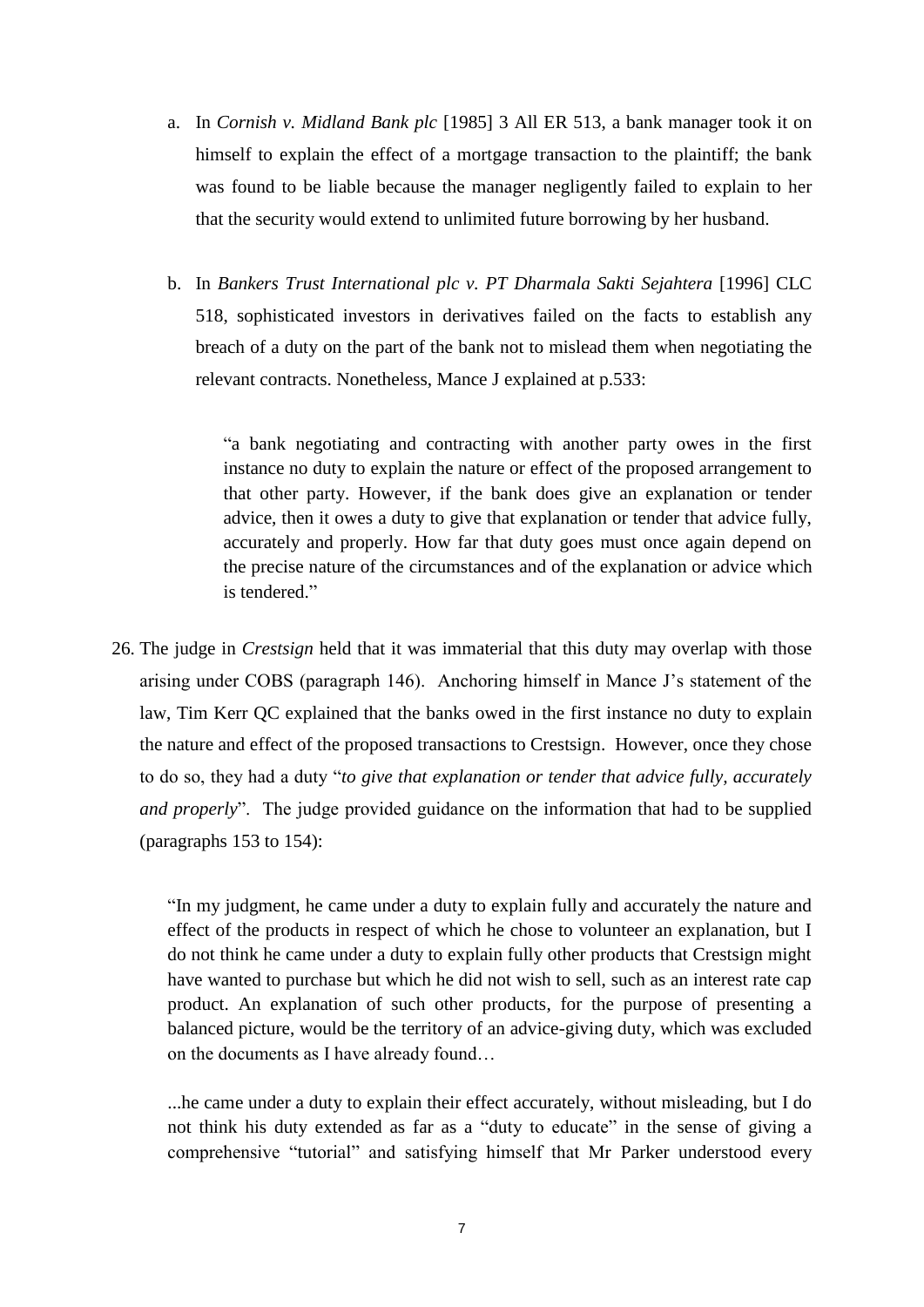aspect of each product, including a detailed account of the risks associated with each which, again, would stray into the territory of advice giving."

27. Ultimately, the judge found that there was no breach of this duty on the facts. The bank came closest to a breach in the context of break costs, which were described simply as "*substantial*":

"That language might well have invited further enquiry. What was the formula for calculating break costs? How much might they be on various assumptions, from the lowest end to the highest end of the likely range? I have come to the conclusion that the provision of full and non-misleading information about the products on offer from the banks, did not extend to proffering that level of detail in the absence of such an enquiry being made of them. If Mr Parker had asked: "Are we talking about tens of thousands or hundreds or thousands?" Mr Gillard would have come under a duty to say that it could well be in the hundreds of thousands. But Mr Parker did not ask." (paragraph 167)

28. The impact of this *obiter* reasoning from a deputy high court judge is not yet clear. There has been no further authority on the point. However, this 'mezzanine' duty may provide a more fruitful route for counterparties, and a concerning development for banks.

#### **LIBOR Manipulation**

- 29. Further hope for counterparties can be found in the Court of Appeal"s decision on a conjoined appeal concerning LIBOR manipulation in November 2013.
- 30. LIBOR is defined by the British Bankers" Association as "*the rate at which an individual contributor panel bank could borrow funds were it to do so by asking for and then accepting interbank offers in reasonable market size just prior to 11.00 am London time.*"
- 31. As is well known, bank regulators in various jurisdictions have investigated a number of banks for attempted manipulation of LIBOR interest rates over the period 2005 to 2010. The manipulation took the form of submitting LIBOR indications that did not in fact represent the rate at which a panel bank could borrow from other panel banks. The general aim appears to have been to produce a LIBOR rate different from the actual rate at which the banks would be prepared to lend to one another because (a) that suited the panel banks because it reduced their obligations under derivative contracts to which they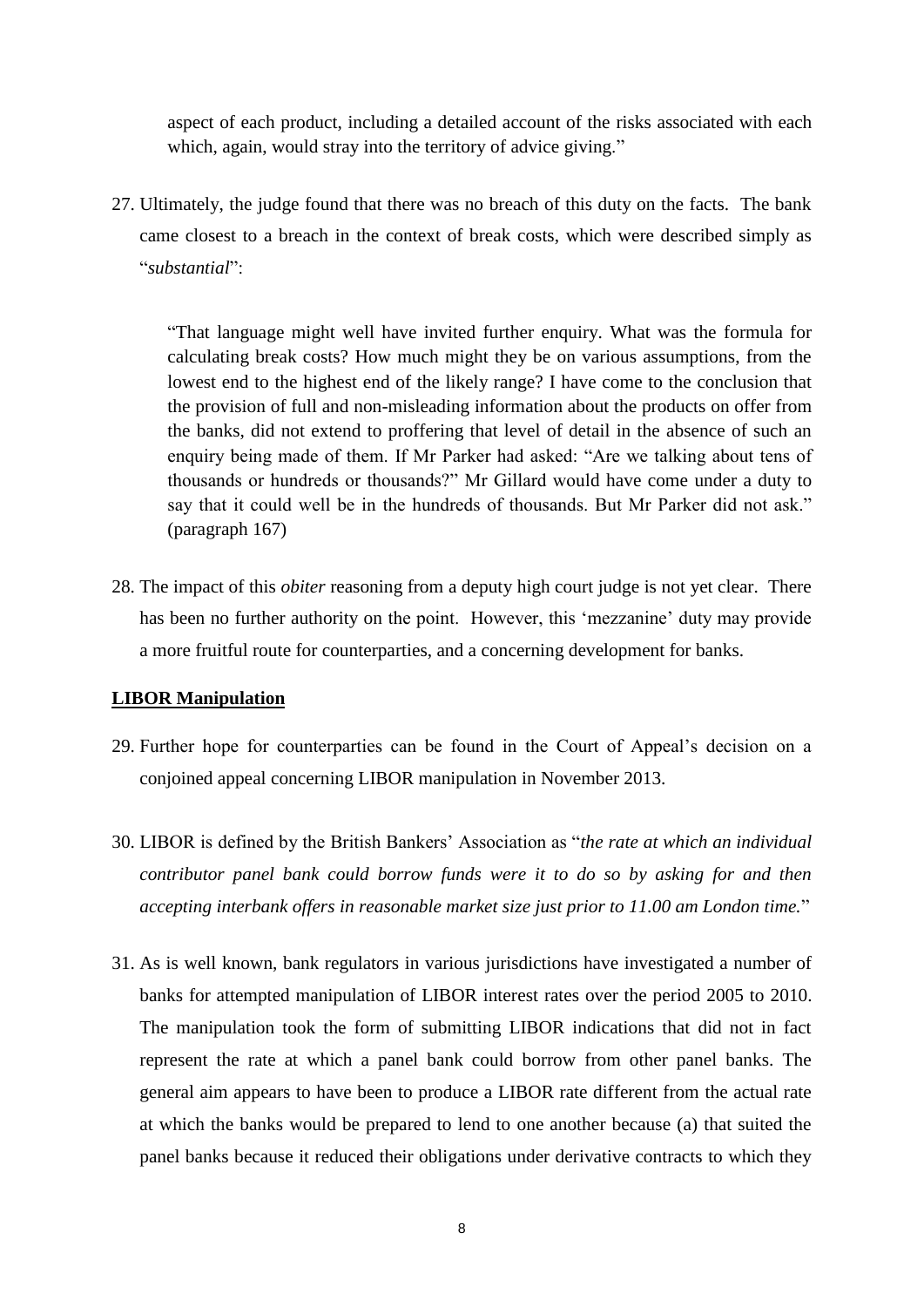were parties and which were priced by reference to LIBOR and/or (b) during the financial crisis of 2008 to 2009, lower submissions tended to reduce the apparent cost to panel banks of financing their balance sheets thus improving confidence in the financial integrity of the bank concerned.

- 32. Findings have been made and fines levied against various banks by the Financial Services Authority (now the Financial Conduct Authority) in the United Kingdom and by the United States Department of Justice and Commodities Futures Trading Commission.
- 33. A significant number of interest rate hedging products are benchmarked against LIBOR. The activities identified by the US and UK authorities open up the possibility of a claim for fraudulent misrepresentation by those who have entered into such products.
- 34. The English courts first dealt with such claims in late 2012. In *Graiseley Properties Limited and others v Barclays Bank Plc* [2012] EWHC 3093 (Comm), the claimants sought to rescind derivative contracts benchmarked to LIBOR. In October 2012, Flaux J granted the claimants permission to amend their claim to include misrepresentations relating to LIBOR, concluding that the claim for fraudulent misrepresentation was "*clearly and properly arguable*" (paragraph 14).
- 35. However, in *Deutsche Bank AG v Unitech Global Ltd* [2013] EWHC 471 (Comm), a similar application to amend was refused by Cooke J on the basis that the allegations had no reasonable prospect of success.
- 36. Both decisions were appealed and the Court of Appeal dealt with them together in November 2013 ([2013] EWCA Civ 1372). Longmore LJ, with whom the other judges agreed, reversed Cooke J"s decision and concluded that the implied representations in both cases were arguable and that they should be allowed to progress to trial.
- 37. The law on implied representations was summarised by Hamblen J in *Cassa di Risparmio della Repubblica di San Marino SpA v Barclays Bank Plc* [2011] EWHC 484:

"in relation to implied representations the "court has to consider what a reasonable person would have inferred was being implicitly represented by the representor's words and conduct in their context": per Toulson J in IFE v Goldman Sachs [2007] 1 Lloyd's Rep 264 at para. 50. That involves considering whether a reasonable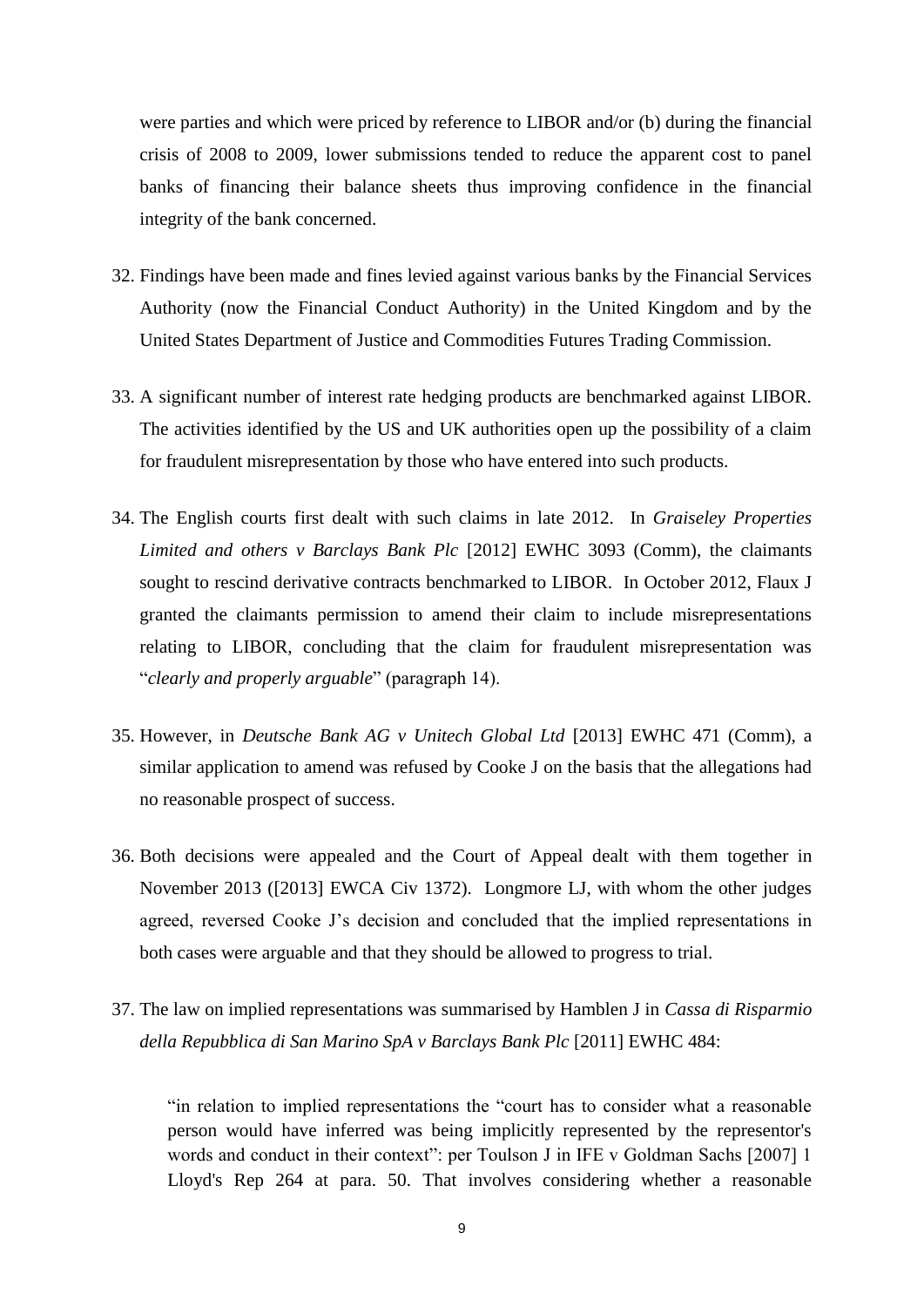representee in the position and with the known characteristics of the actual representee would reasonably have understood that an implied representation was being made and being made substantially in the terms or to the effect alleged."

- 38. In *Graiseley Properties*, the claimants relied upon the following implied misrepresentations:
	- a. On any given date up to and including the date of the Swap and the date of the Collar, LIBOR represented the interest rate as defined by the BBA, being the average rate at which an individual contributor panel bank could borrow funds by asking for and accepting interbank offers in reasonable market size just prior to 11.00 am on that date. ("Representation 1")
	- b. Barclays had no reason to believe that on any given date, LIBOR had represented, or might in the future represent, anything other than the interest rate defined by the BBA, being the average rate at which an individual contributor panel bank could borrow funds by asking for and accepting interbank offers in reasonable market size just prior to 11.00 am on that date. ("Representation 2")
	- c. Barclays had not on any given date, up to and including the date of the Swap and the Collar:
		- i. made false or misleading LIBOR submissions to the BBA; and/or
		- ii. engaged in the practice of attempting to manipulate LIBOR, such that it represented a different rate from that defined by the BBA, viz a rate measured at least in part by reference to choices made by panel banks as to the rate that would best suit them in their dealings with third parties; ("Representation 3") and
	- d. Barclays did not intend in the future to:
		- i. make false or misleading LIBOR submissions to the BBA; and/or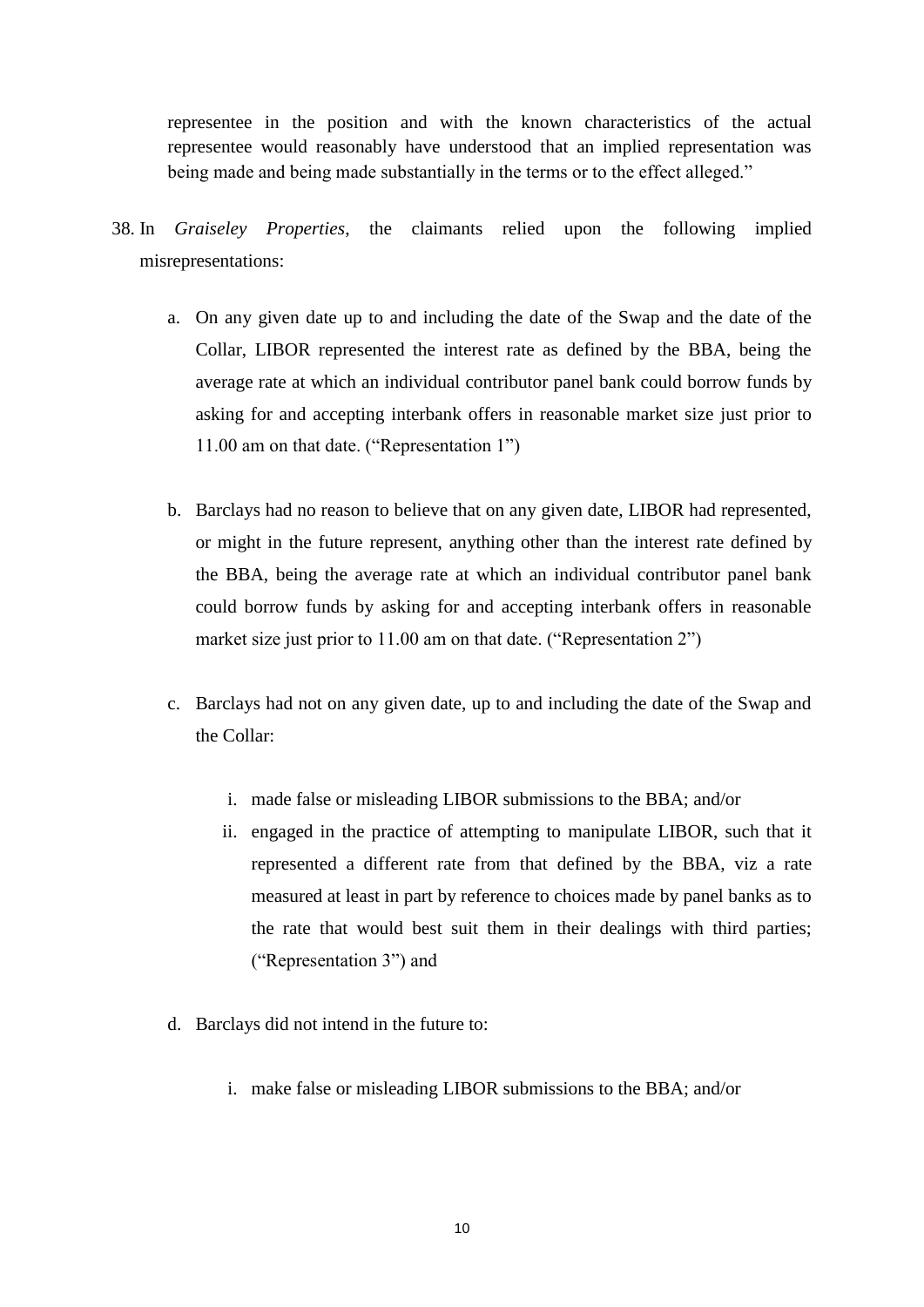- ii. engage in the practice of attempting to manipulate LIBOR, such that it represented a different rate from that defined by the BBA. ("Representation 4")
- 39. These representations can be argued to be implicit because without them the reference to LIBOR would not in practice mean what the reasonable recipient would expect it to mean, i.e. that the payment of the rates under the hedging product would be determined by reference to the "neutral" LIBOR benchmark as defined by the BBA rather than by reference to a different and manipulated rate (and, in the case of Representations 3 and 4, a rate manipulated by the bank itself).
- 40. The Court of Appeal expressed some reservation as to Representation 1 in *Graiseley Properties Ltd and others v Barclays Bank Plc* [2013] EWCA Civ 1372. It was noted at paragraph 31 that the Banks "*can say with considerable force that the proposed representations amount to statements about the conduct of banks other than themselves and no one could expect any statement to that effect to be made by one bank proposing LIBOR*". On the other hand, Longmore LJ considered it *"surprising that the banks do not appear to be prepared to accept" even the "limited proposition" that "at the very least, they were representing that their own participation in the setting of the rate was an honest one"* (paragraph 27).
- 41. Ultimately, all of the representations were allowed to go to trial. *Graiseley Properties*  was designated as the "test case" but it settled on confidential terms in April 2014 shortly before the trial was due to start. Other LIBOR cases are proceeding through the courts that may end up testing these issues: for example, *Property Alliance Group v RBS*, to which I shall refer again below and which is down for trial in June 2016.
- 42. In order to succeed in proving actionable misrepresentation, a counterparty would need to establish not only the implied representations above, but also that these representations induced their participation in the hedging product. Further, in order to demonstrate fraud by a corporation it is necessary to identify an individual at the corporation (whose knowledge falls to be attributed to the corporation) who knew that the misrepresentation was being made and who knew that it was false.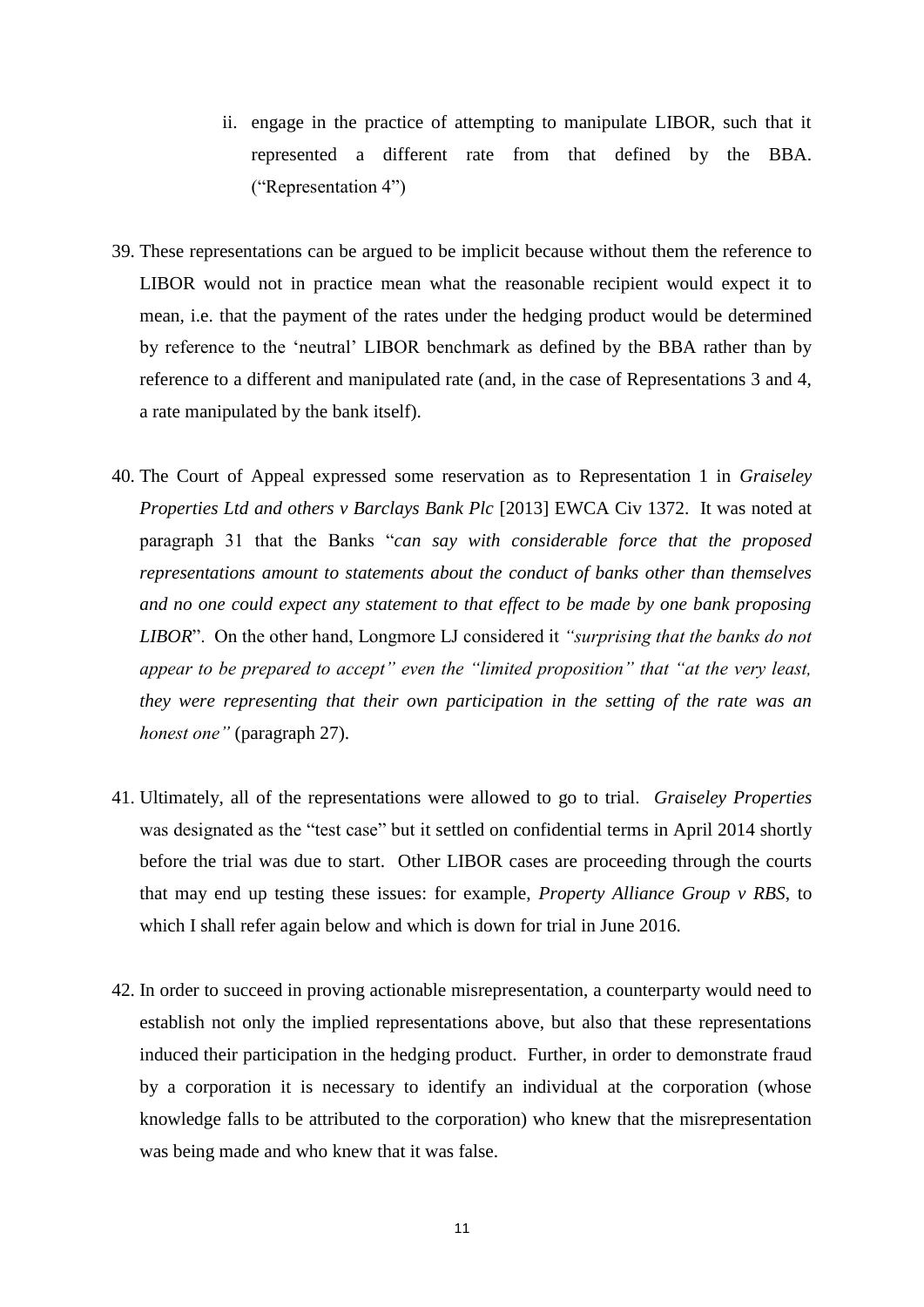43. As Flaux J acknowledged in *Graiseley Properties* (paragraph 16), the United States Department of Justice found in its Statement of Facts (expressly accepted by Barclays, as is recorded by the Department of Justice) that certain derivatives traders and rate submitters who had engaged in efforts to manipulate LIBOR and EURIBOR submissions were well aware of the basic features of the derivative products tied to these benchmark interest rates. Accordingly, they understood that to the extent they increased their profits or decreased their losses in certain transactions from their efforts to manipulate rates, their counterparties would suffer corresponding adverse financial consequences with respect to those particular transactions. Flaux J concluded at paragraphs 21 to 22 that it was:

"surely seriously arguable that senior management within Barclays had the same degree and extent of knowledge...any senior manager who had given the matter a moment's thought would surely have appreciated that customers who were dealing with the bank would assume and would be entitled to assume that LIBOR was being set in accordance with the BBA definition as an independent benchmark and was not being manipulated by Barclays or any other bank for its own personal interest or gain".

44. Flaux J also found that it was:

"fully arguable in the present case that the implied representations alleged were authorised by Barclays. Such authority or authorisation is arguable on two grounds. The first ground is that the bank as an entity has to take responsibility as a matter of law for those people who have any guilty knowledge and whose knowledge is to be imputed to the bank. The second ground is that there was arguably sufficient implied or ostensible authority given to those people within the bank who were responsible for issuing the relevant contracts and negotiating them with the claimants, to make the implied representations alleged." (paragraph 25)

- 45. Flaux J was required to determine only whether the claim had a real prospect of success such that it should be allowed to proceed to trial. A higher threshold would obviously need to be met at trial.
- 46. If fraud is established, it is not possible to rely on any exclusion clauses to defeat the claim: an exclusion clause which purports to exclude liability for fraudulent misrepresentation is invalid.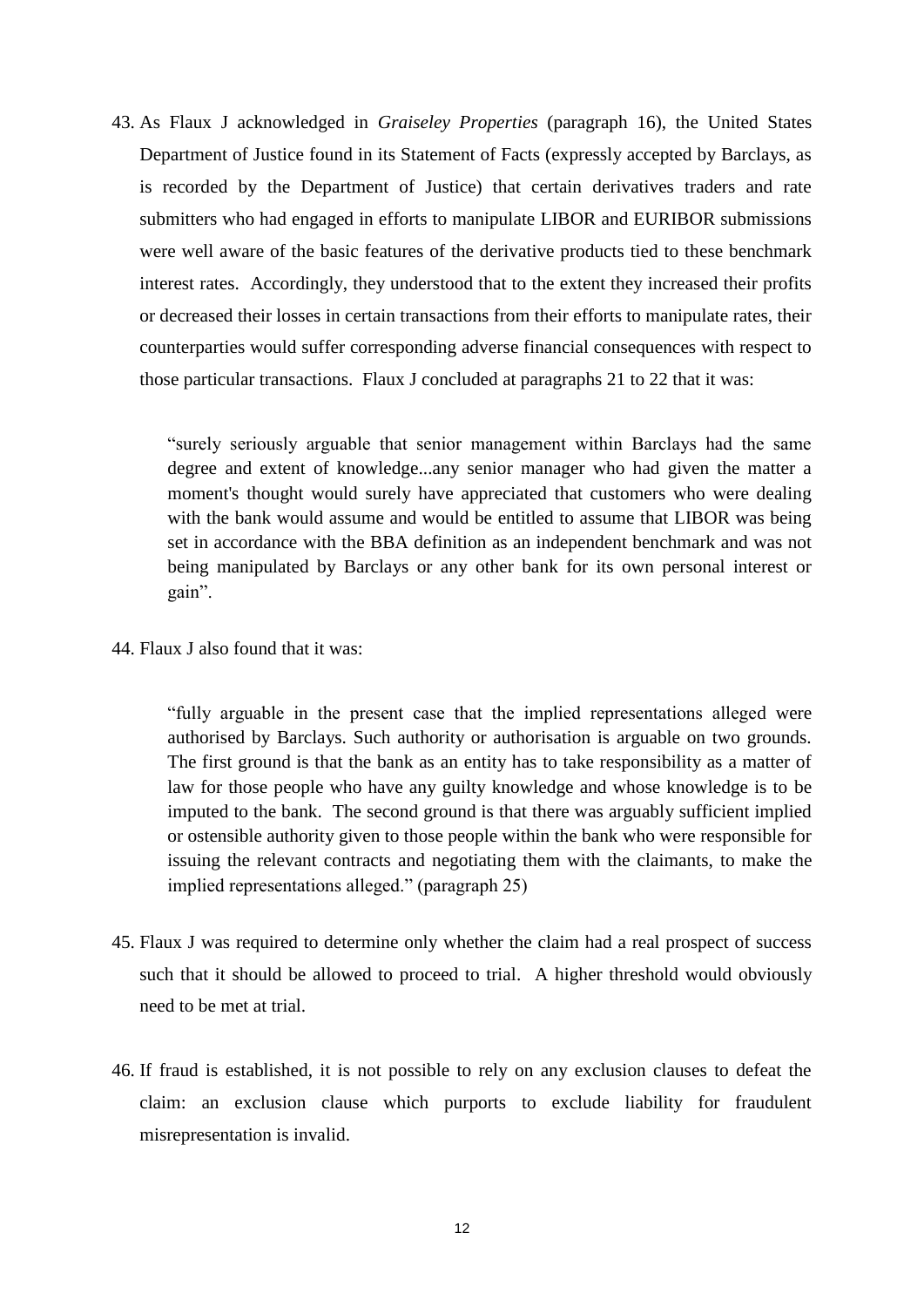47. No LIBOR manipulation claim has reached trial to date. However, if and when such a trial proceeds, it will be very interesting to see how the court responds.

#### **Responsibility for intermediaries**

- 48. The last case to note in the financial crisis context is the decision of Males J in *UBS AG (London Branch) & Others v Kommunale Wasserwerke Leipzig GmbH* [2014] EWHC 3615 (Comm). In that case, Males J held that the Leipzig municipal water company (KWL) was entitled to rescind a series of single tranche collateralised debt obligations (STCDOs) which it had entered into with UBS.
- 49. The facts of the case described by Males J as "*a sorry story of greed and corruption*" were surprisingly colourful. [Discussion of the facts of the trial including the witnesses, the approach of the court etc] However, the case provides important guidance for banks on the consequences of inappropriate behaviour by an intermediary.
- 50. First, the Court held that Value Partners, KWL"s Swiss financial adviser and agent, was also UBS"s agent as a matter of law. UBS and Value Partners had worked together to ensure the conclusion of the STCDOs regardless of KWL's interests. Whilst no agency contract had been agreed, the relationship between Value Partners and UBS was consensual and it was appropriate to impose the consequences that resulted from agency (paragraphs 591 to 606). Value Partners had acted wrongfully in paying a bribe to one of KWL's officers. This wrongful behaviour occurred in the course of its employment as UBS"s agent and it followed that UBS was responsible for the consequences of the bribe irrespective of its knowledge of the bribe (paragraphs 615 to 620).
- 51. Second, the Court held that the STCDOs were voidable because UBS knew that Value Partners was acting inconsistently with KWL's interests (paragraphs 625 to 641). Where a bank knows that an intermediary is acting inconsistently with the interests of its principal, any resulting agreement will be voidable unless fully informed consent is obtained from the principal. It is not necessary for the purposes of this argument to demonstrate that the intermediary was also an agent of the bank. There must, however, be evidence not only that the intermediary wishes to do further business with the bank but also that it would compromise this counterparty"s interests in order to do so.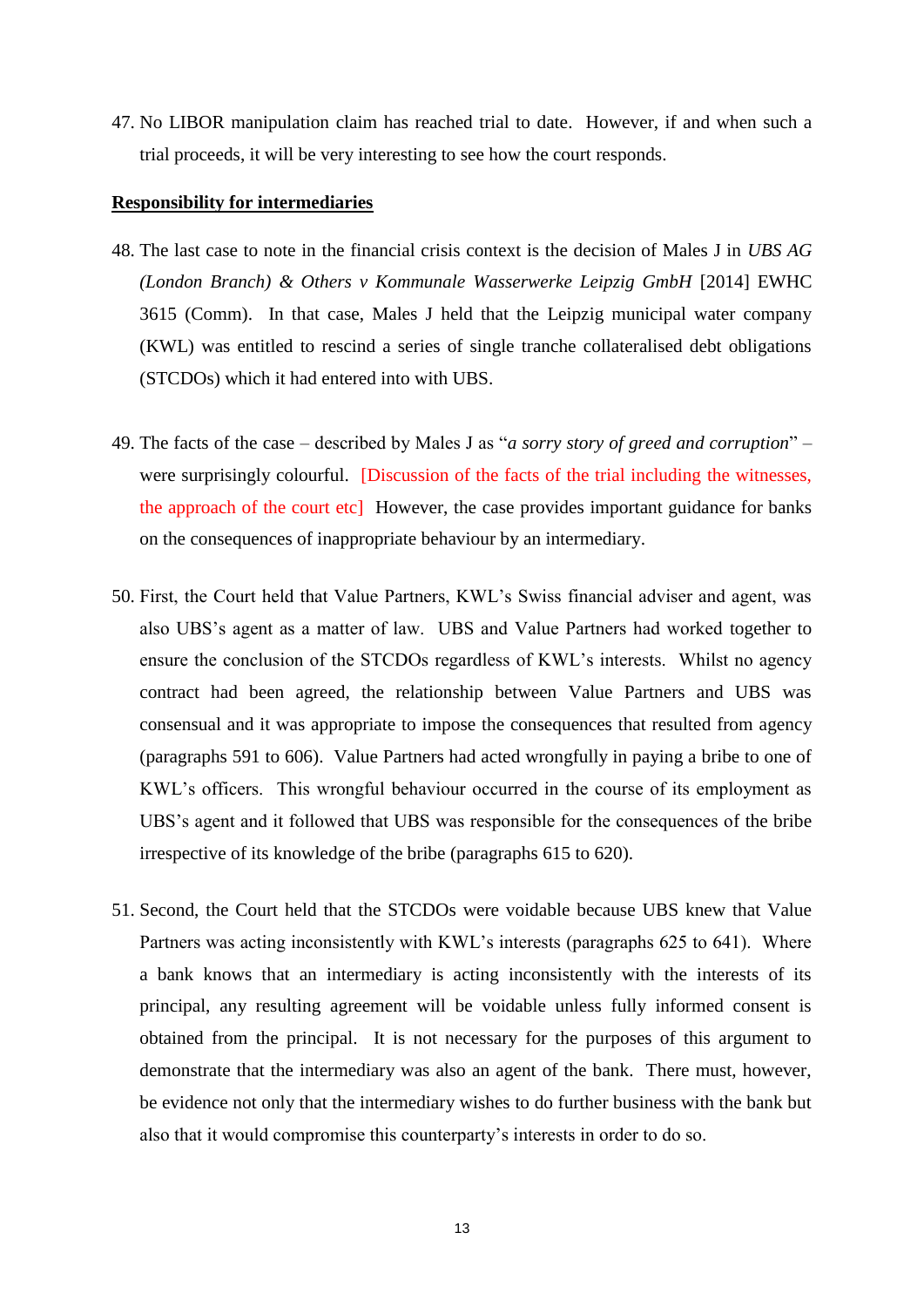52. Whilst the facts of this case may not be typical, the case of an intermediary acting contrary to the best interests of its principal in order to obtain further work with a particular bank may be more common. Banks need to ensure that they tread carefully in any situation where a conflict of interest may emerge. Even where a bank has no knowledge of a given wrongful act, it may be fixed with that knowledge if the intermediary is deemed to have become its agent.

#### **Legal Professional Privilege in the context of Regulatory Investigations**

- 53. On 8 June 2015, in *Property Alliance Group Limited v the Royal Bank of Scotland Plc* [2015] EWHC 1557 (Ch), Birss J handed down an important judgment on disclosure and privilege in this test case brought by the Property Alliance Group against RBS. The case involves claims relating to LIBOR manipulation as well as the conduct of the notorious (and now disbanded) RBS Global Restructuring Group (GRG).
- 54. The LIBOR claims arise out of the revelations in February 2013 that RBS (along with a number of other banks) had been engaged in the manipulation and inter-bank coordination of LIBOR (the London Interbank Offered Rate). RBS has admitted misconduct in relation to the Japanese Yen and Swiss Franc LIBOR rates and has received substantial fines from a number of regulators, including the FSA (as it then was), the US Department of Justice, and the CFTC. However, there has to date been no public finding against RBS in relation to the manipulation of the GBP or USD LIBOR rates, which are the rates that are most commonly used in over the counter (OTC) and exchange traded derivatives contracts.
- 55. LIBOR-related disclosure had already been the subject of a number of earlier interlocutory judgments in this case: [2014] EWHC 4308, [2015] EWHC 321, and [2015] EWHC 322. Essentially, at a CMC in November 2014, Birss J ordered RBS to disclose any internal reports, reviews or summaries that set out the results of investigations into its LIBOR misconduct. RBS duly carried out a search for such documents, but objected to providing inspection and sought to assert privilege in a variety of different forms.
- 56. The categories of documents in relation to which RBS objected to providing inspection included the following: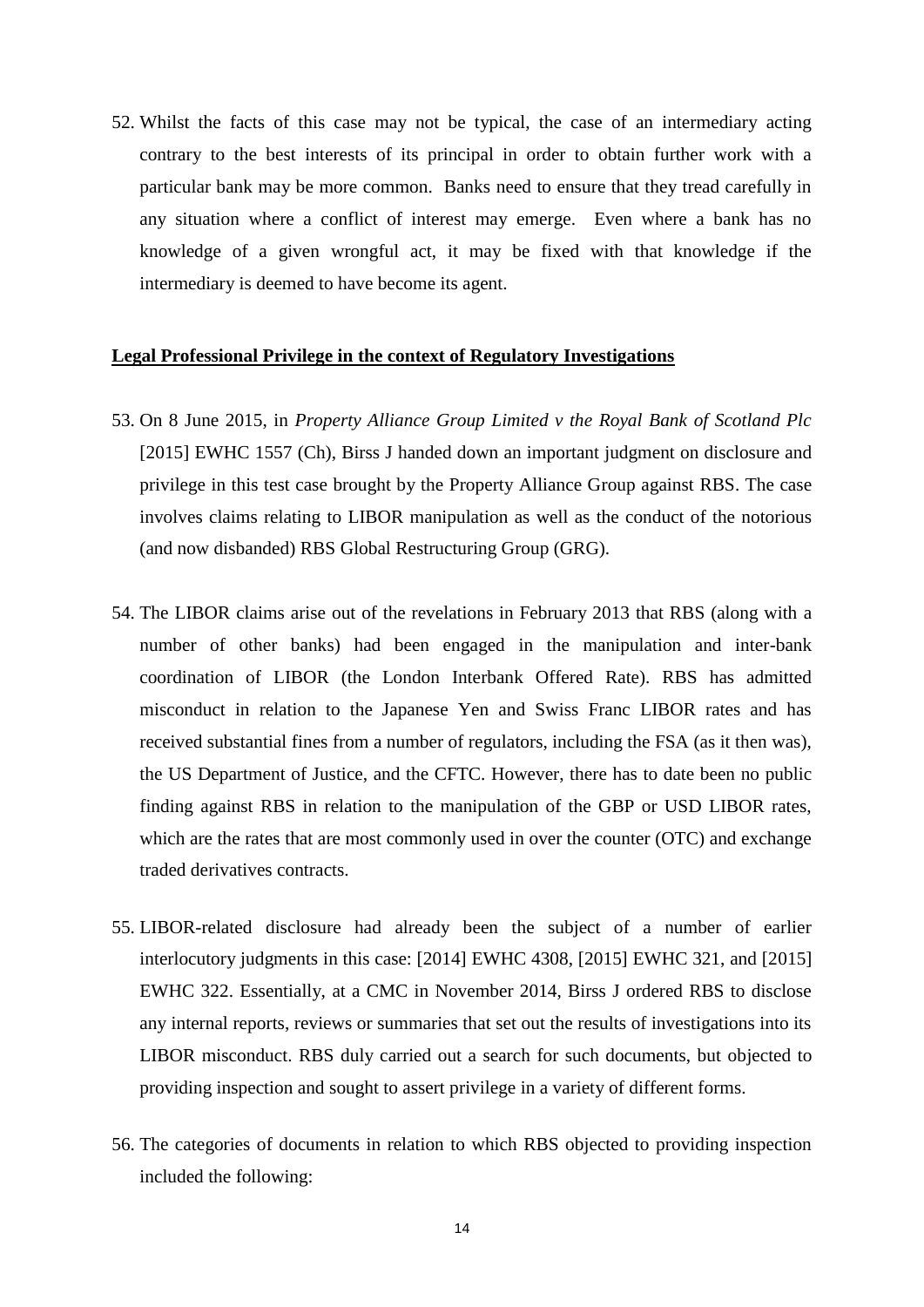- (1) Documents relating to the work of its rate-setting investigation Executive Steering Group, in relation to which RBS asserted legal advice privilege ("**the ESG Documents"**);
- (2) Communications between RBS and the FSA in the period leading up to the publication of the FSA Final Notice dated 6 February 2013, in relation to which RBS asserted without prejudice privilege (**"the Without Prejudice Documents"**); and
- (3) Documents in relation to which RBS continued to assert legal advice privilege and litigation privilege despite the fact that they had been provided or shown to a number of regulators in the US and Japan (**"the Non-Waiver Documents"**).
- 57. PAG challenged each of these claims to privilege and that challenge was upheld by Birss J, who found that:
- (1) RBS had failed to provide sufficient information about the role of the ESG and the documents over which privilege had been claimed in order to enable the Court to understand the basis on which legal advice privilege was asserted. The Court would therefore have to inspect the ESG Documents for itself in order to determine whether any of the claims were well made or whether it was possible for any of the documents to be provided in redacted form.
- (2) The subject of an FCA investigation has the right to withhold inspection of communications that were part of genuine settlement discussions between that firm and the FCA. That right arises by analogy with the without prejudice rule, and it is convenient to use that expression to refer to it, but it is not identical to the normal rule in civil litigation. However, in this case, RBS had positively relied on the regulatory findings in its Defence (and, in particular, on the absence of any findings of misconduct in relation to GBP or USD LIBOR) and, in these circumstances, it would be unjust for it to be able to withhold disclosure of the communications that led to the publication of those findings.
- (3) RBS was entitled to maintain its claim to privilege in the documents that had been provided or shown to regulators, notwithstanding the fact that the regulators had extensive powers to use or publish those documents. Confidentiality and privilege in the documents would not be lost unless and until the regulators actually exercised their powers to use or publish the information in the documents. However, as with its communications with the FSA, RBS had waived privilege in these documents as a result of its reliance on the regulatory findings in its Defence: *"RBS really cannot have it both ways. It cannot on the one hand rely on the absences from the regulators' findings as indicating the limits of its misconduct and yet on the other hand seek to maintain as privileged what it put to them."*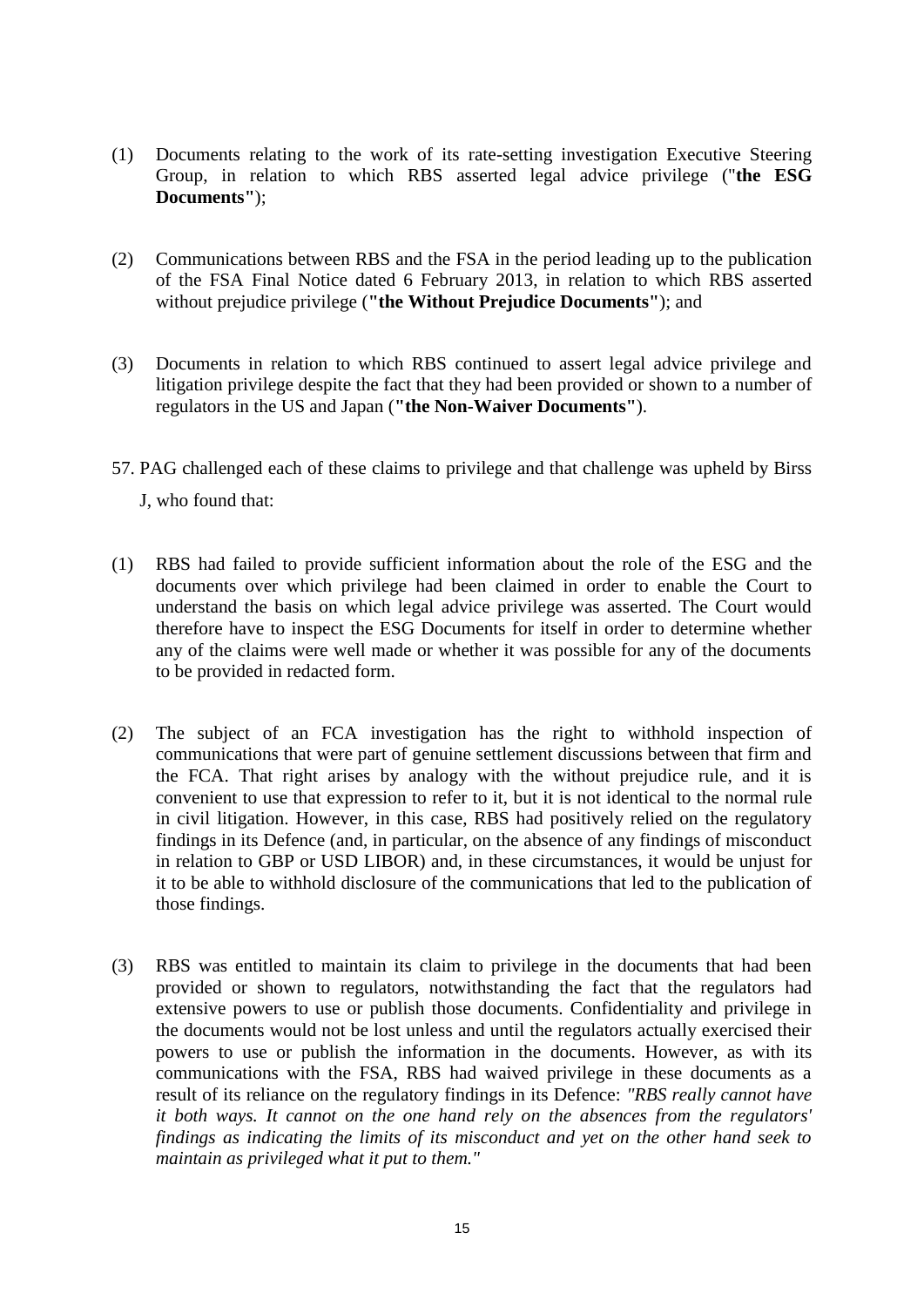58. The decision will be of interest to all those who have to consider making and challenging claims to privilege in the context of regulatory investigations and it appears to be the first occasion on which a court has had to consider whether communications with a regulator could ever be subject to without prejudice privilege.

#### **Permission granted in IRHP Redress Judicial review**

- 59. Following a full day hearing, on 24 April 2015, the Administrative Court (Kenneth Parker J) granted permission for a judicial review challenge to the process followed by an "independent reviewer" appointed to oversee the exercise of a redress scheme operated by Barclays Bank in respect of mis-sold Interest Rate Hedging Products ("IRHPs").
- 60. In 2012, following the discovery of serious and widespread failings in the sales of IRHPs by a number of large United Kingdom banks, the Financial Services Authority (now the Financial Conduct Authority), reached an agreement with the banks to provide appropriate redress where mis-selling had occurred.
- 61. Pursuant to the agreement, each of the banks agreed to establish a redress scheme under the oversight of an 'independent reviewer' approved by the FCA as a "skilled person" pursuant to section 166 of the Financial Services and Markets Act 2000.
- 62. The Claimant, Holmcroft Properties Ltd, sought permission to bring judicial review proceedings challenging the process which was followed by the "independent reviewer" (in this case, KPMG LLP) in respect of its review of the redress proposed by Barclays in respect of consequential losses caused by the mis-sale to Holmcroft of certain IRHPs.
- 63. The Independent Reviewer, supported by the Financial Conduct Authority and Barclays, resisted the grant of permission for the claim to proceed.
- 64. In his judgment, Kenneth Parker J found the Claimant"s claim that the Independent Reviewer was amenable to judicial review, and that the process which was followed was unfair and/or unlawful, to be sufficiently arguable to justify the grant of permission. The matter will now proceed to a substantive hearing.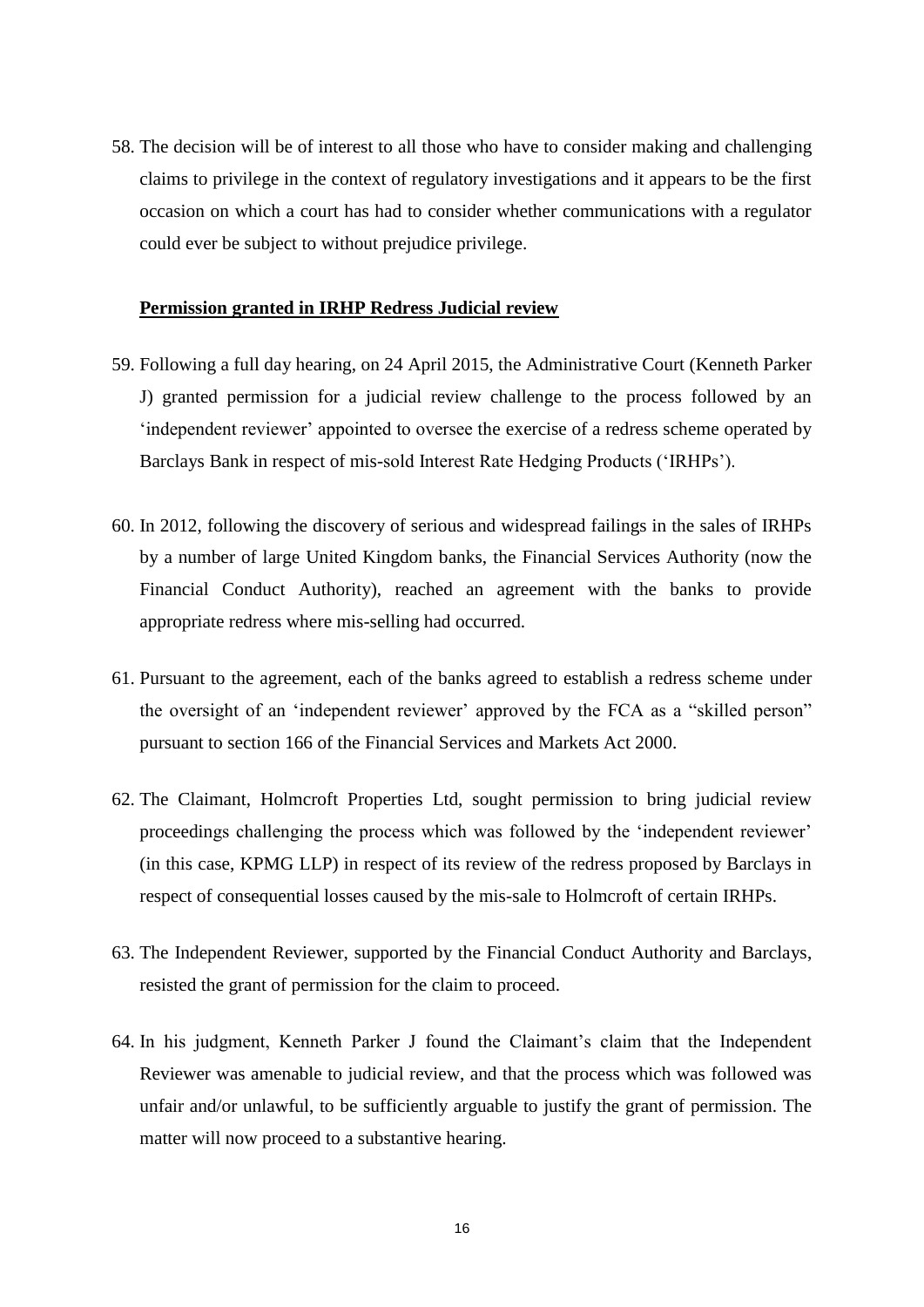#### **Confidentiality**

- 65. Two significant cases about confidentiality arose in the banking context in 2014. The decision in *CF Partners (UK) LLP v Barclays Bank Plc & Others* [2014] EWHC 3049 (Ch) underlined the importance of confidentiality obligations arising in the course of deal finance discussions.
- 66. CF Partners, an advisory and investments firm which specialised in the energy markets, claimed to have identified a confidential and valuable business opportunity to acquire Tricorona, a Swedish carbon company, by way of a leveraged buy-out. Tricorona"s main asset was its carbon credit portfolio. CF Partners approached Barclays to finance the deal and provided Barclays and Tricorona with detailed information relevant to the opportunity.
- 67. CF Partners" deal did not proceed, but Barclays subsequently went on to acquire Tricorona for its own account. CF Partners alleged that Barclays did so by misusing confidential information that it had received from CF Partners. CF Partners also alleged that Tricorona had misused its confidential information. Barclays and Tricorona denied that any information they received was confidential, and also denied misuse.
- 68. Hildyard J held that both Barclays and Tricorona had misused CF Partners" confidential information in order to establish a strategic relationship between them which paved the way for Barclays" acquisition of Tricorona. In essence, the confidential information was the identification to Barclays of an overlooked acquisition target which had been undervalued (see especially paragraphs 898 to 921).
- 69. A confidentiality agreement had been made between IVC (a company through which CF Partners approached Barclays) and Barclays. Whilst CF Partners could not rely on this agreement, the contractual arrangements informed the equitable duties (paragraph 888). The Court held that Barclays knew that the information was confidential: it was not passed on until an agreement was in place; Barclays circulated an internal compliance summary emphasising the confidential nature of the information and set up a Chinese wall; and the information was marked 'strictly private and confidential' (paragraph 885).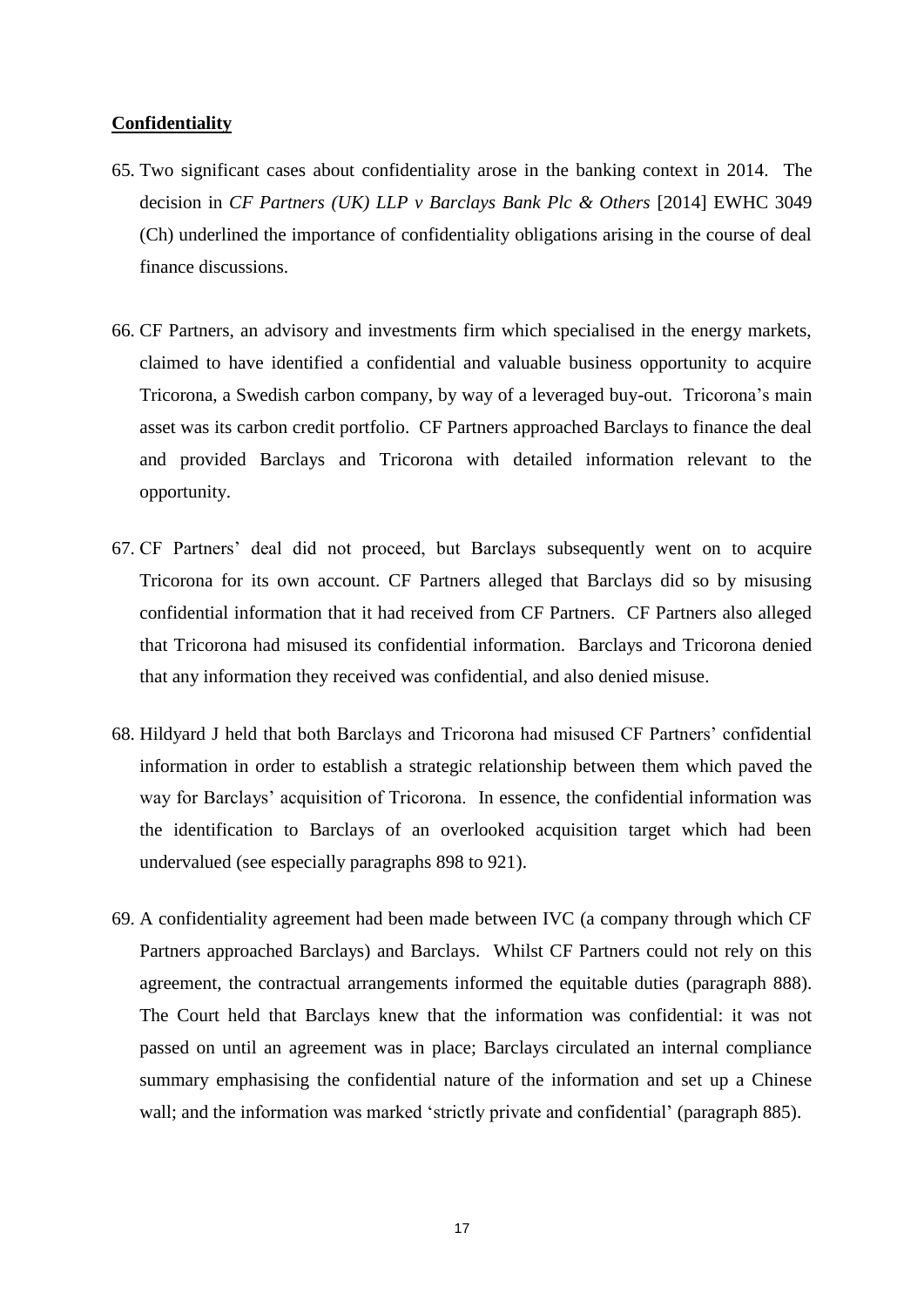- 70. The duty of confidentiality could only subsist for so long as the information provided retained its quality of confidence. However, it was not limited to the one year term in the IVC confidentiality agreement (paragraphs 892 to 897).
- 71. The information transferred here was found to be influential and valuable. In particular, it caused Barclays to become more receptive to Tricorona (see especially paragraphs 979 to 980). Nonetheless, it was necessary to demonstrate misuse of the confidential information. Rather than simply being influenced in its view, the bank needed to have acted upon the information (whether consciously or subconsciously) (paragraphs 982 to 983). The strategic relationship between Barclays and Tricorona and the eventual acquisition of Tricorona satisfied this requirement (paragraphs 985 to 1046).
- 72. Hildyard J provided helpful guidance on the importance and relevance of "Chinese Walls". The judge addressed the legal principles at paragraph 476, noting in particular:
	- a. Whilst a bank"s internal procedures are not enforceable directly by any client or third party, conscious or reckless breach of internal procedure may affect the measure and basis of damages or compensation.
	- b. The internal procedures are also relevant to whether or not a bank did regard or should have regarded the information provided as confidential. If the criteria for the adoption of procedures designed to ensure protection of confidentiality are satisfied, the inference is that the bank did accept its confidential quality.
	- c. The internal Chinese Wall procedures are relevant to whether or not the information was in fact misused. It may support an inference of misuse if a bank should have set up a Chinese Wall and policed it properly, but did not.
	- d. Crucially, Hildyard J explained that "*the purpose of Chinese Walls is to enable an entity to conduct business which it would not otherwise be permitted to undertake lest it breach an obligation of confidence or other duty: the breach of an internal regulatory requirement to set up and observe effective Chinese Walls raises a strong inference that such information influenced all those having it in their attitude towards and their dealings with Tricorona: such is the human mind that anyone having information relevant to its dealings with another will be influenced*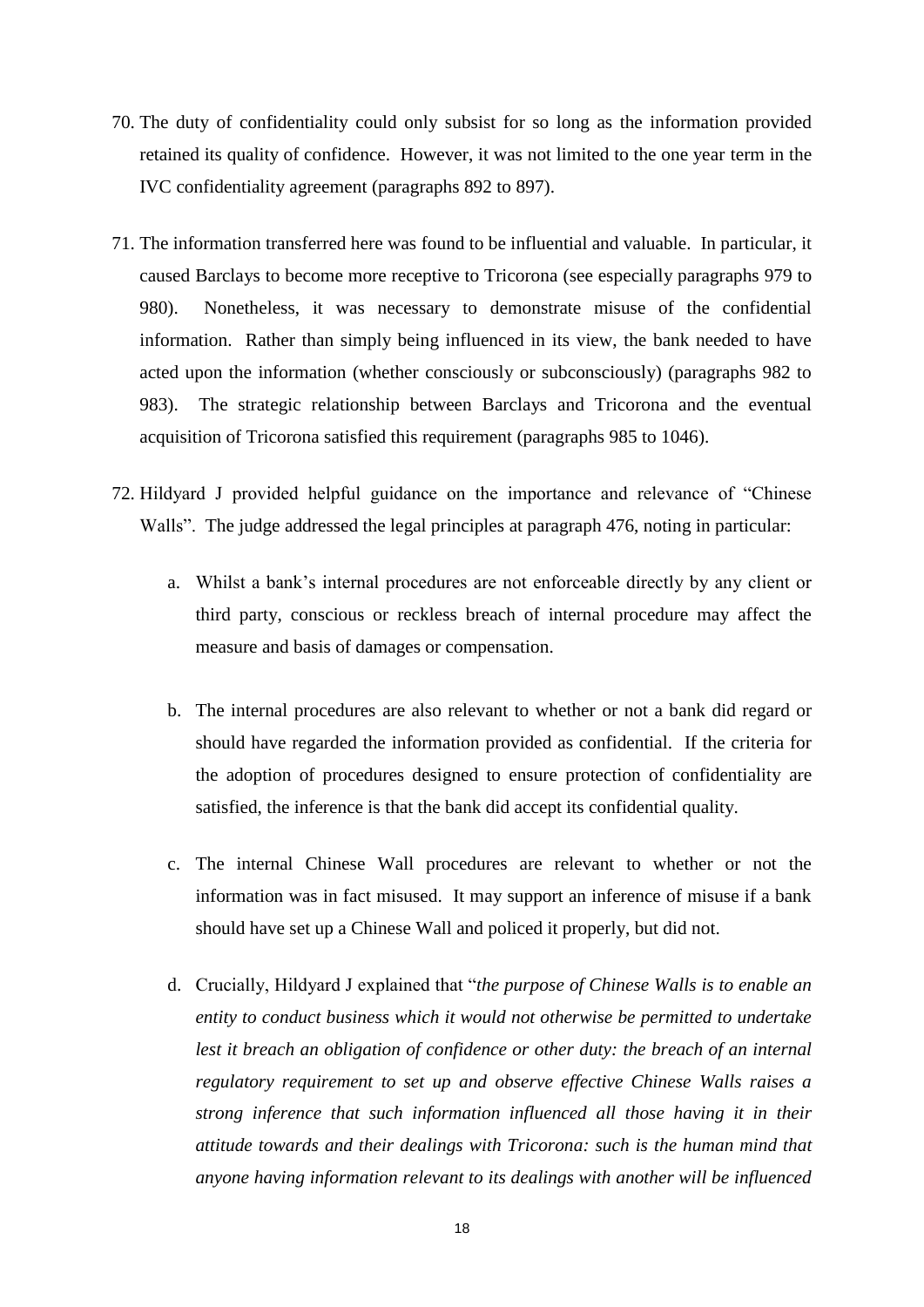*by it in those dealings. Chinese Walls provide insulation to enable those on one side to deal without having the information available to those on the other side: insulation provides protection, the lack of it exposes the institution to the risk of having to demonstrate that there has been no misuse*."

- 73. The judge also considered the scope of the Chinese Walls. Barclays argued that Chinese Walls were required only for listed securities, and not to demarcate confidential information more generally within the bank. It was suggested that their purpose was to prevent insider trading, rather than to protect confidential information (paragraph 477). Hildyard J rejected this argument, noting that there was "*no warrant for restricting the application of the Global Chinese Walls Policy to the context of dealings in securities*" (paragraphs 489 to 493).
- 74. Another pertinent element of the decision was the assessment of damages. The judge awarded *Wrotham Park* damages i.e. damages based upon the likely outcome of a hypothetical negotiation between the parties to release Barclays and Tricorona from their obligations of confidence. Hildyard J referred (at paragraph 1204) to the explanation of *Wrotham Park* damages set out by Arnold J in *Force India Formula One Team Ltd v 1 Malaysia Racing Team Sdn Bhd* [2012] RPC 29:

"(1) The overriding principle is that the damages are compensatory: see *Attorney-General v Blake* at 298 (Lord Hobhouse of Woodborough, dissenting but not on this point), *Hendrix v PPX* at [26] (Mance LJ, as he then was) and *WWF v World Wrestling* at [56] (Chadwick LJ).

(2) The primary basis for the assessment is to consider what sum would have been arrived at in negotiations between the parties, had each been making reasonable use of their respective bargaining positions, bearing in mind the information available to the parties and the commercial context at the time that notional negotiation should have taken place: see *PPX v Hendrix* at [45], *WWF v World Wrestling* at [55], *Lunn v Liverpool* at [25] and *Pell Frischmann v Bow* at [48]-[49], [51] (Lord Walker of Gestingthorpe).

(3) The fact that one or both parties would not in practice have agreed to make a deal is irrelevant: see *Pell Frischmann v Bow* at [49].

(4) As a general rule, the assessment is to be made as at the date of the breach: see *Lunn Poly* at [29] and *Pell Frischmann v Bow* at [50].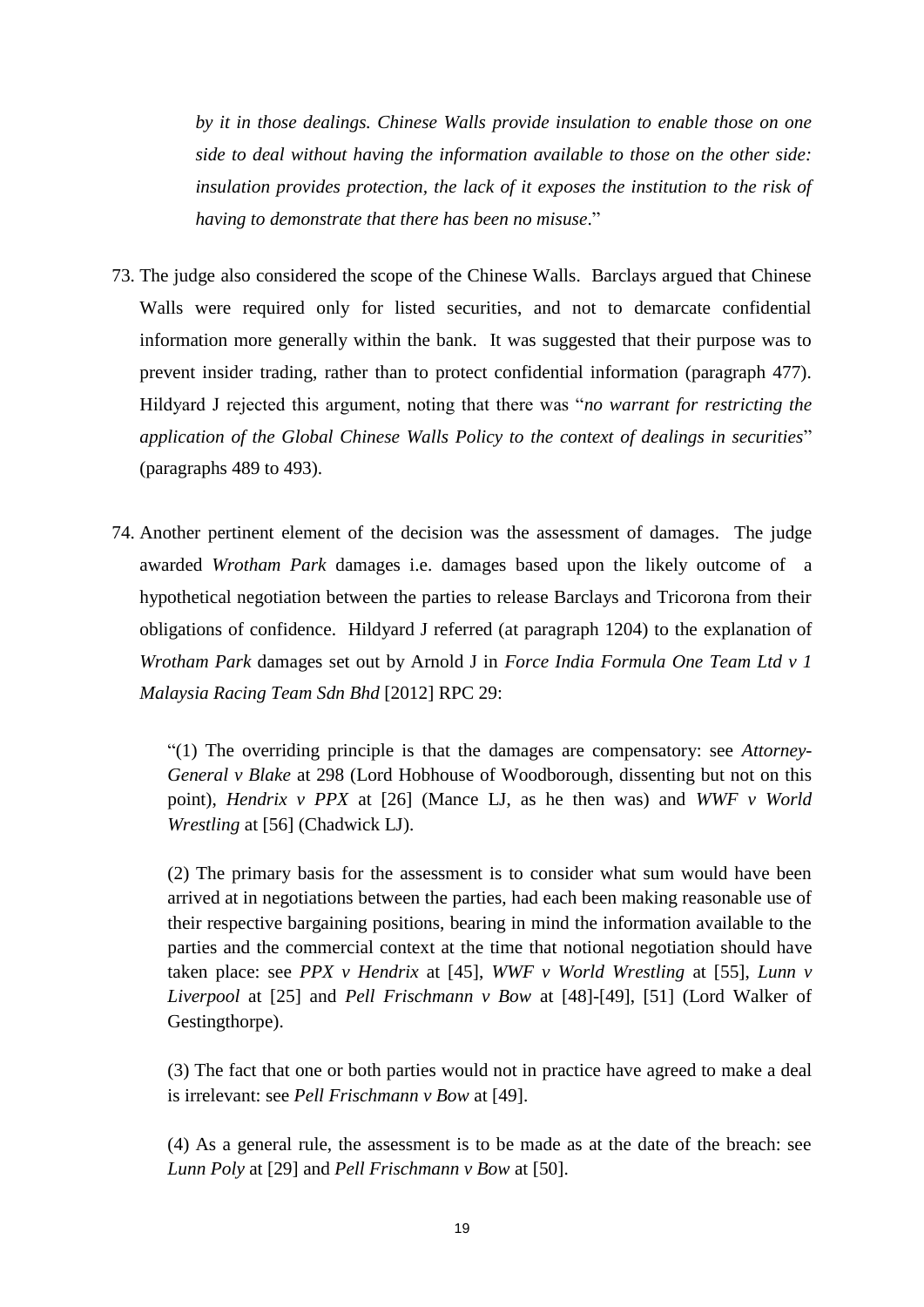(5) Where there has been nothing like an actual negotiation between the parties, it is reasonable for the court to look at the eventual outcome, and to consider whether or not that is a useful guide to what the parties would have thought at the time of their hypothetical bargain: see *Pell Frischmann v Bow* at [51].

(6) The court can take into account other relevant factors, and in particular delay on the part of the claimant in asserting its rights: see *Pell Frischmann v Bow* at [54]."

75. Hildyard J noted further (paragraph 1205):

"The assessment is ultimately an objective one, albeit that the hypothetical negotiation may be informed by evidence as to what factors and negotiating arguments the parties say (subjectively) they would have advanced."

- 76. The Court found that, taking into account all the relevant factors, the parties would have agreed a figure of  $E10$  million, and awarded CF Partners damages in that amount. Hildyard J noted two "cross-checks" in support of that figure. First, the original fee that Barclays had quoted CF Partners for debt financing and corporate advice had been £15 million, later reduced to €8 million; these figures indicated "*a contemporaneous assessment by both CFP and Barclays of what in their estimation could be absorbed within the price and still make the prize attractive*" (paragraph 1299). Second, Barclays had made a profit of between  $\epsilon$ 35 and  $\epsilon$ 50 million from acquiring and on-selling Tricorona. In light of these figures,  $\epsilon$ 10 million appeared to be within the parameters of what might reasonably have been negotiated as a proper price for the release of Barclays from its confidentiality obligations.
- 77. There are several important points to note following this decision. First, even where the relevant parties do not enter into a confidentiality agreement, an equitable duty of confidentiality may nonetheless arise. Second, it is crucial that banks comply with their internal policy regarding Chinese Walls in all contexts and not just in relation to listed securities: whilst breach of these internal policies is not actionable *per se*, failure to comply will strengthen any claim for misuse of confidential information.
- 78. Third, where a bank has entered into discussions regarding a takeover bid, its obligations of confidentiality may persist after the collapse of those discussions. Finally, it would be sensible for banks to seek to resolve the position regarding any ongoing confidentiality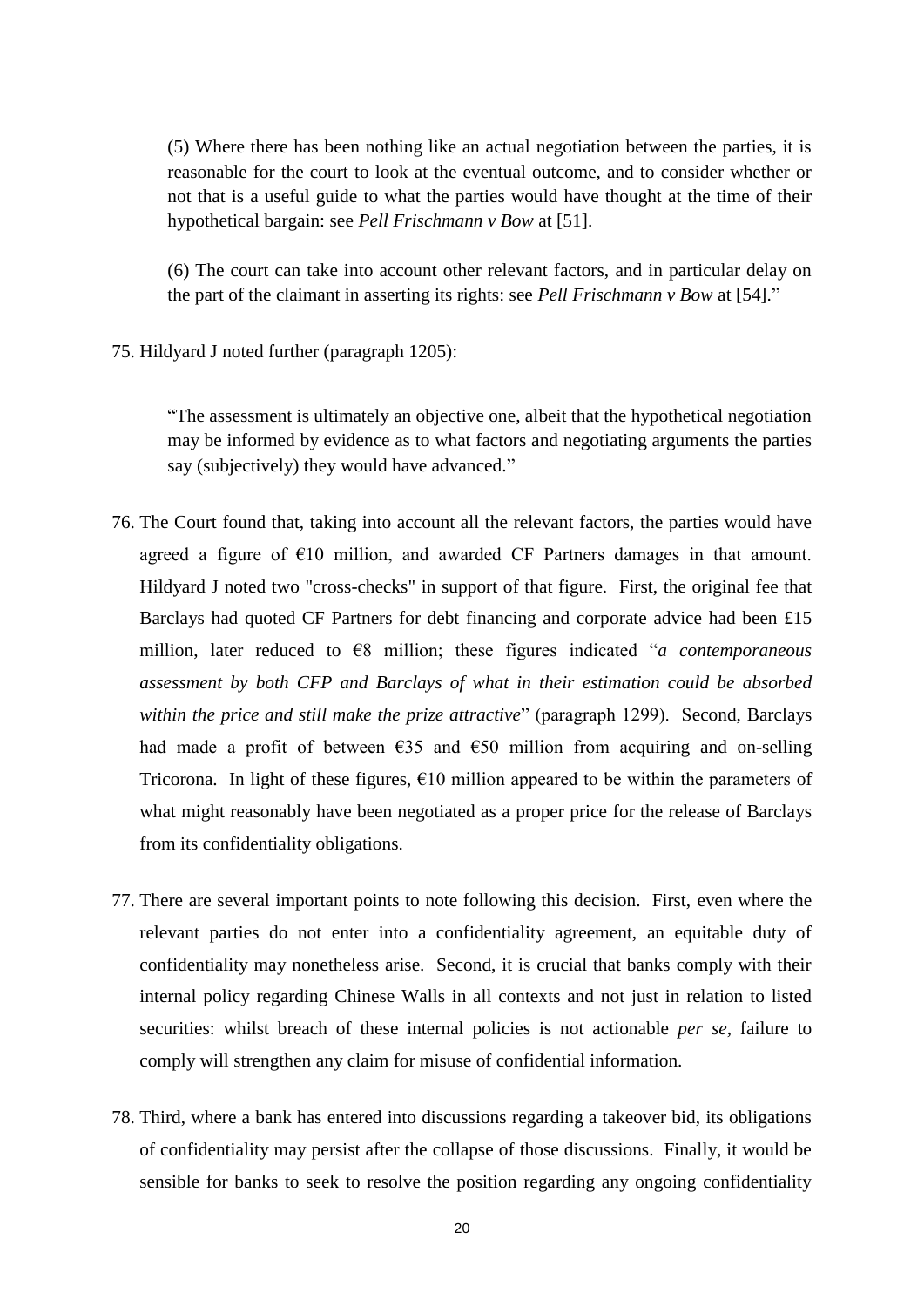obligations at the point when discussions are terminated. Whilst the courts award damages based on a hypothetical negotiation, the sum payable at the time, without the benefit of hindsight, may be significantly lower in practice.

- 79. The handling of confidential information in a banking context was also at issue in *Primary Group (UK) Limited & Others v RBS and Direct Line Insurance Group* [2014] EWHC 1082 (Ch). Primary Group operated an online retail insurance business and sought to increase its borrowing facilities with RBS in 2005 in order to expand that business. An agreement was reached in January 2006, including a clause permitting RBS to disclose information provided by Primary Group in limited circumstances.
- 80. Shortly after drawdown of the new facilities, Primary Group"s business was revealed to be in serious difficulty. Its projected profits for 2005 were significantly reduced. RBS was concerned by these developments and required the appointment, at Primary Group"s expense, of KPMG to assess the business and advise as to its future. KPMG produced a series of reports on the business.
- 81. KPMG"s reports contained information about the company, acquired both from public records and from discussions with the directors. They also contained detailed financial information about Primary Group. There was no dispute at trial as to the confidentiality of this information.
- 82. RBS owned Direct Line, a major player in the insurance business. RBS decided to obtain advice from Direct Line as to Primary Group"s prospects. RBS shared the KPMG reports with two individuals at Direct Line for this purpose, albeit whilst impressing upon them the need to maintain confidentiality. However, no Chinese walls were erected and no written agreement was produced. RBS failed to seek or obtain Primary Group"s consent to the sharing of this information.
- 83. The Court of Appeal in *Tournier v National Provincial and Union Bank of England*  [1924] 1 KB 461 established, by way of an implied term, a general duty of confidentiality owed by a bank to its customers. Banks LJ held (at p.473) that the duty was subject to four specific exceptions: "*(a) where disclosure is under compulsion by law; (b) where there is a duty to the public to disclose; (c) where the interests of the bank require disclosure; (d) where the disclosure is made by the express or implied consent of the*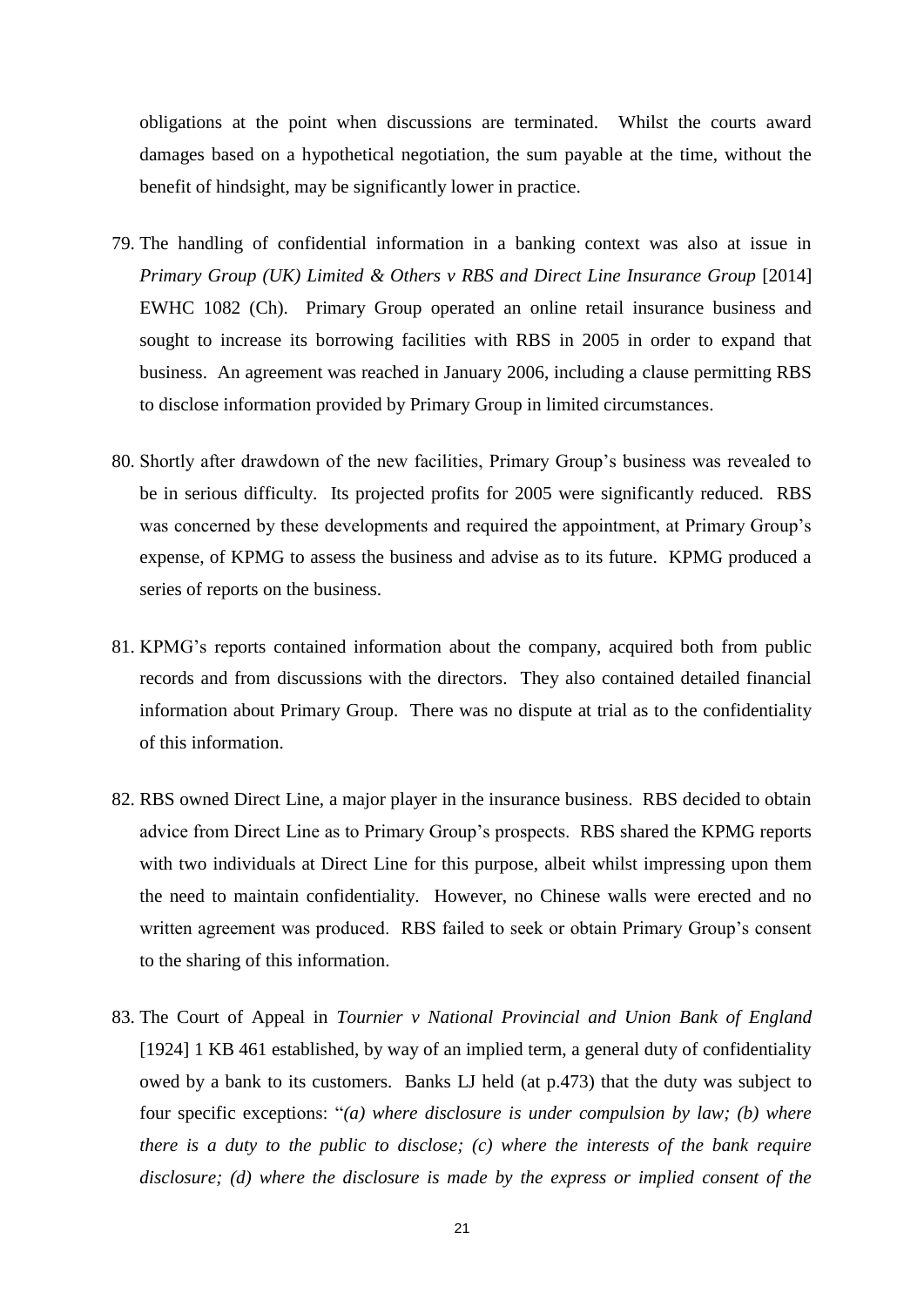*customer*." Scrutton LJ formulated (c) in terms of what was "*reasonable and proper for its own protection, as in collecting or suing for an overdraft*" (at p.481) and Atkin LJ in terms of what was "*reasonably necessary for the protection of the bank's own interests*" (at p.486).

- 84. Arnold J found that the confidentiality provision in Primary Group's agreement with RBS displaced the implied term in *Tournier* (paragraph 189). That provision did not permit disclosure in the circumstances so RBS was in breach of its obligation of confidentiality (paragraph 191).
- 85. Nonetheless, the judge went on to consider the position in the event that he were wrong about the contractual provisions, such that the *Tournier* obligations were applicable. RBS argued that it was reasonably necessary for it to share information with Direct Line in order to obtain an industry perspective on Primary Group"s business, enabling it to make an informed decision as to whether to continue to support the business. However, Arnold J held that RBS did not need to obtain Direct Line"s views on the matter (paragraph 192):

"First, RBS could (and did) obtain advice from Direct Line regarding such matters as Primary's position in the market and general insurance questions based on Direct Line's own knowledge and expertise without disclosing any of Primary's information to Direct Line. Secondly, RBS had access to all the insurance restructuring and valuation expertise it reasonably needed from KPMG at great expense to Primary. (RBS was also aware of the FPK valuation, but I do not regard that as material.) Thirdly, Mr Gilbert had no relevant expertise that it was reasonably necessary for RBS to obtain. As explained above, he had only two years' experience in the insurance industry. Although he had apparently had some experience in insurance business valuation, he was not an expert in that field, and certainly no more expert than KPMG's team. Fourthly, SLS made no use of Mr Gilbert's review. Nor do they appear to have made any significant use of the advice they received from either Mr McKee or Mr Houghton. Fifthly, I was left with the clear impression by the evidence of both Mr Birch and Mr Sach that the only reason why SLS undertook the exercise at all was because Mr Sach regarded it as an automatic step to take whether it was needed or not. Sixthly, SLS failed to obtain clearance from Compliance. Seventhly, SLS failed properly to address the concerns raised by Ms Court via Mr McKee. Eighthly, RBS failed to obtain proper confidentiality protection from Direct Line. Ninthly, particularly in the absence of proper confidentiality protection from Direct Line, RBS was not justified in exposing Primary to the risk that a large amount of Primary's confidential information might be misused by Direct Line, even if only subconsciously."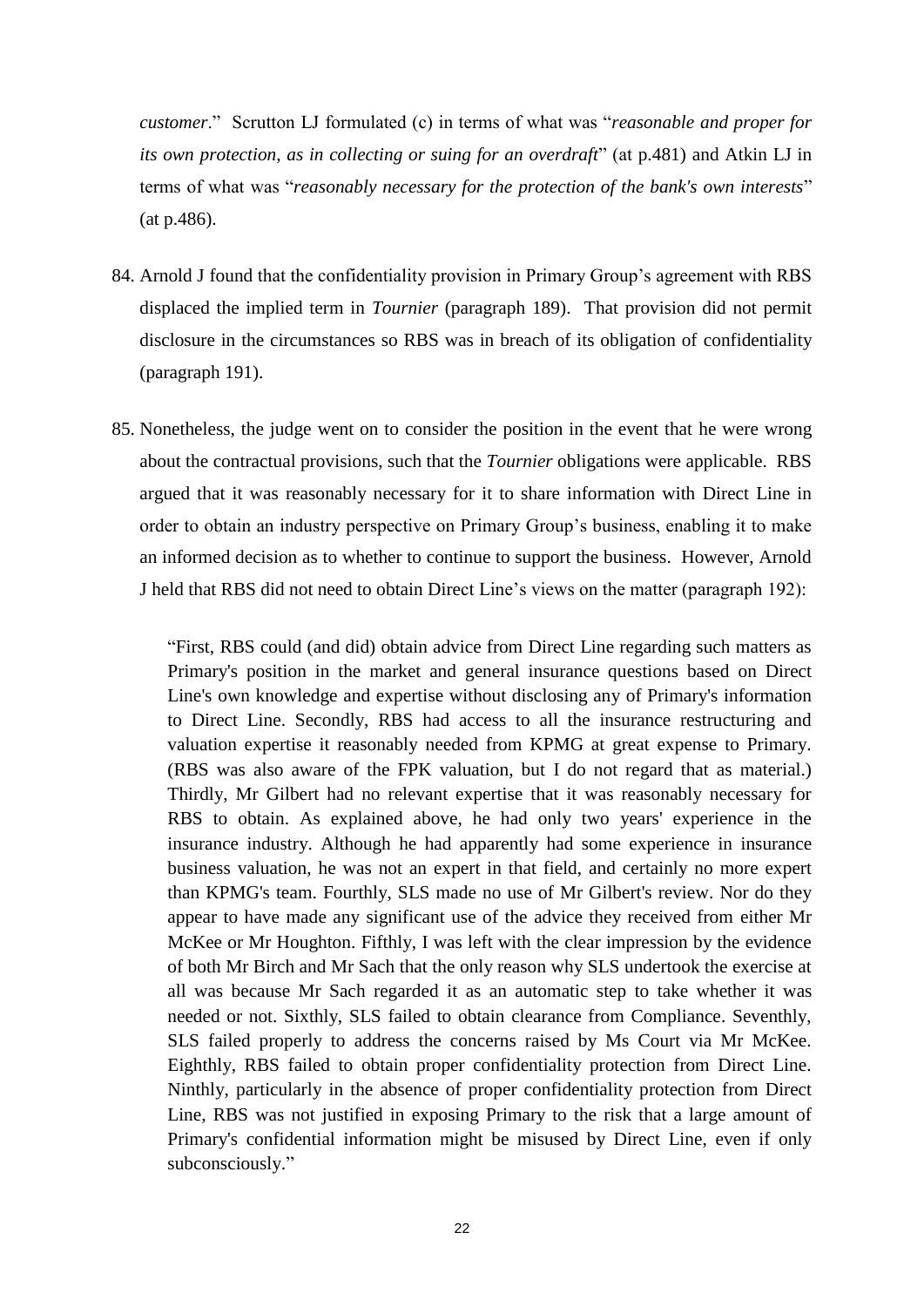- 86. In assessing damages, Arnold J also concluded that the correct approach was to consider what RBS would have paid for the right to share the information with Direct Line in a hypothetical negotiation with Primary Group. Even though no misuse of confidential information had been established, Primary Group was entitled to compensation on the assumption that it was exposed to the risk that the information might be misused. The judge considered the time spent considering the reports by the individuals at Direct Line, and summarily assessed the damages in the sum of £5,000 (paragraphs 204 to 205).
- 87. The claim against Direct Line did not succeed. Arnold J found that whilst the information had the necessary quality of confidence, Direct Line did not breach its equitable duties when advising RBS. The individuals involved believed and had reasonable grounds to believe that RBS was permitted to disclose the information for the limited purpose of obtaining advice (paragraph 259).
- 88. This decision underlines the importance of restricting confidential information to individuals within the bank, rather than sharing it with subsidiaries or others within its group. It also indicates that banks would be well-advised to obtain specific rights to share confidential information from its customers widely, including with external advisers, in the event of deteriorating credit.
- 89. The basis upon which *Wrotham Park* damages were calculated here is open to question. It is far from evident that the time that the individuals at Direct Line spent assessing the KPMG reports (the measure suggested by RBS) is indicative of the hypothetical sum that would have been agreed. In particular, given that Direct Line was a competitor of Primary Group, it seems likely that Primary Group would have demanded a significantly larger sum in light of the risks posed by the disclosure. It is evident that in other circumstances a bank could be subject to a considerably larger liability where it has shared confidential information with a third party, and particularly with a customer's competitor.

#### **Commercial interests**

90. In *Barclays Bank plc v Unicredit Bank AG* [2014] EWCA Civ 302, the Court of Appeal considered when it is legitimate for a bank to prioritise its own commercial interests over those of its counterparty.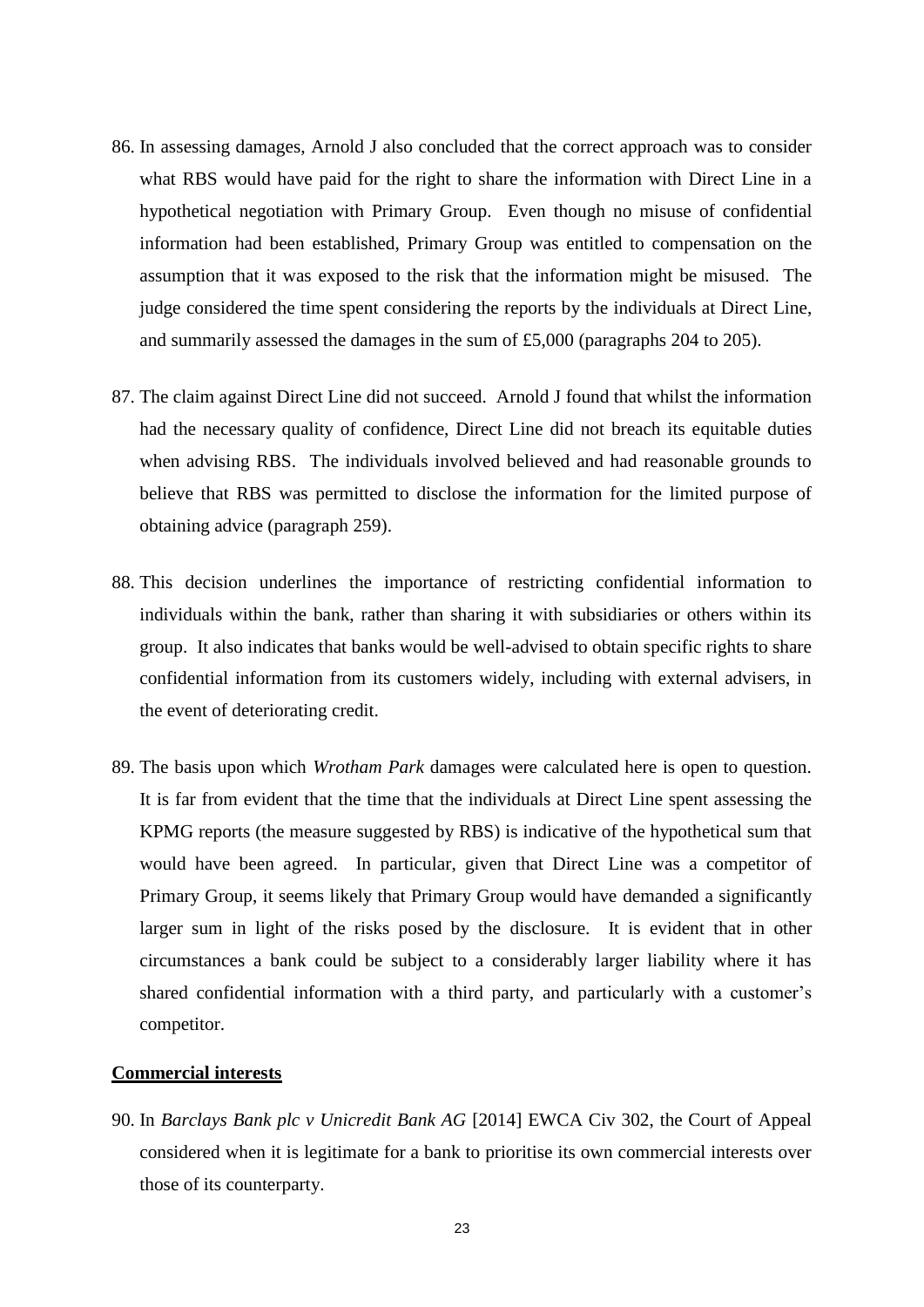- 91. In order to meet its regulatory capital requirements, Unicredit transferred the credit risk in some of its assets to Barclays by means of three guarantees. Pursuant to the guarantees, Unicredit paid fees and quarterly premiums to Barclays and Barclays made quarterly payments to Unicredit based upon relevant portfolio losses.
- 92. The lifetimes of the three guarantees were 11 years, 11 years and 19 years respectively, but there were provisions entitling Unicredit to bring them to an end after periods roughly equivalent to the weighted average life of the loans in the portfolios, which were expected to be in the region of five years. Barclays could therefore expect to earn five years of premiums and fees under the guarantees.
- 93. Clause 12.1 of the guarantees granted a right of optional termination upon the occurrence of four separate events, two of which required Barclays" prior consent. The clause stated, "*such consent to be determined by [Barclays] in a commercially reasonably manner*".
- 94. In June 2010, Unicredit sought Barclays" consent to an early termination as a result of a regulatory change which had the effect that the guarantees no longer provided the desired capital relief. Barclays refused to consent to early termination on the basis that "*this would deprive Barclays of a significant proportion of the overall revenue that it had bargained for and thus result in material economic detriment to Barclays*".
- 95. At first instance ([2012] EWHC 3655 (Comm)), Popplewell J held that Barclays" refusal to consent was not to be regarded as a refusal to consent on any terms but as a statement that "*it would not consent unless it was paid the balance of its fees for five years*" (paragraph 43). Withholding consent on this basis was found to be commercially reasonable (paragraph 70).
- 96. This decision was upheld by the Court of Appeal. Longmore LJ held (at paragraphs 15 to 16):

"It is from Barclays that consent is to be obtained and it is Barclays who has to determine whether that consent is to be given, albeit in a commercially reasonable manner. It is the manner of the determination which must be commercially reasonable; it does not follow that the outcome has to be commercially reasonable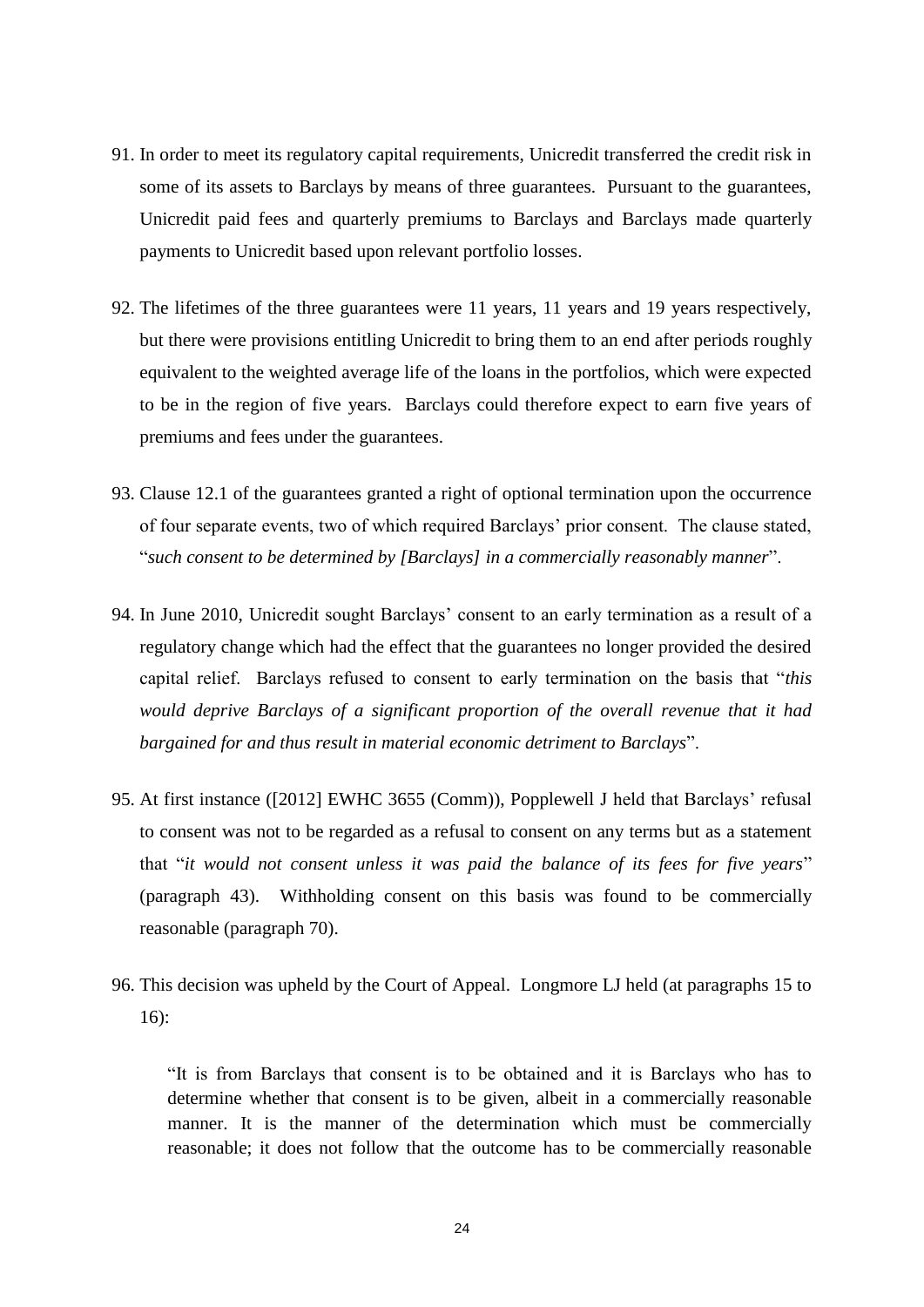although, if it is not, that would no doubt cause one to look critically at the manner of the determination.

One then has to ask whether, in determining whether or not to consent to early termination, Barclays can take account of its own interest in preference to the interest of Unicredit. To my mind the answer is that it can, because any commercial man whose consent to a course of action is required but to whom the determination (whether to give that consent) is entrusted would think it commercially reasonable to have primary regard to his own commercial interests."

97. Unicredit submitted that the purpose of requiring the determination to be made by Barclays in a commercially reasonable manner was to require Barclays to have regard to the interests of Unicredit as its counterparty in order that a mutually satisfactory outcome could be achieved. However, Longmore LJ concluded that it was "*impossible to see how it could work in practice*" (paragraph 17):

"Bankers, as commercial men, have a keen instinct for where their own interests lie. But if they are asked to have regard to the interests of the other party to the contract, how do they begin to assess what those interests are, let alone weigh those interests in comparison to their own interests? If the clause is to work in the way Mr Knowles suggests, there would have to be some method of discovering and assessing the counterparty's interests. The obvious way to do so would be to ask the counterparty what their interests were. But is Barclays to be expected to take the answer at face value? That might be beneficial to the counterparty but not be a balanced or accurate assessment of the counterparty's interest. Could Barclays ask that the counterparty's account of its own interests be backed up with documentary evidence? If so, it might be a long process; if not, it might lead to an unfair result. If this sort of exercise were envisaged, one would expect a neutral third party to be allotted the task of determining whether consent should be given but that is not what the clause says."

98. Longmore LJ explained that it was not easy to express a test for commercial reasonableness but that he would "*tentatively express it by saying that the party who has to make the relevant determination will not be acting in a commercially reasonable manner if he demands a price which is way above what he can reasonably anticipate would have been a reasonable return from the contract into which he has entered and which it is sought to terminate at an early date*" (paragraph 19).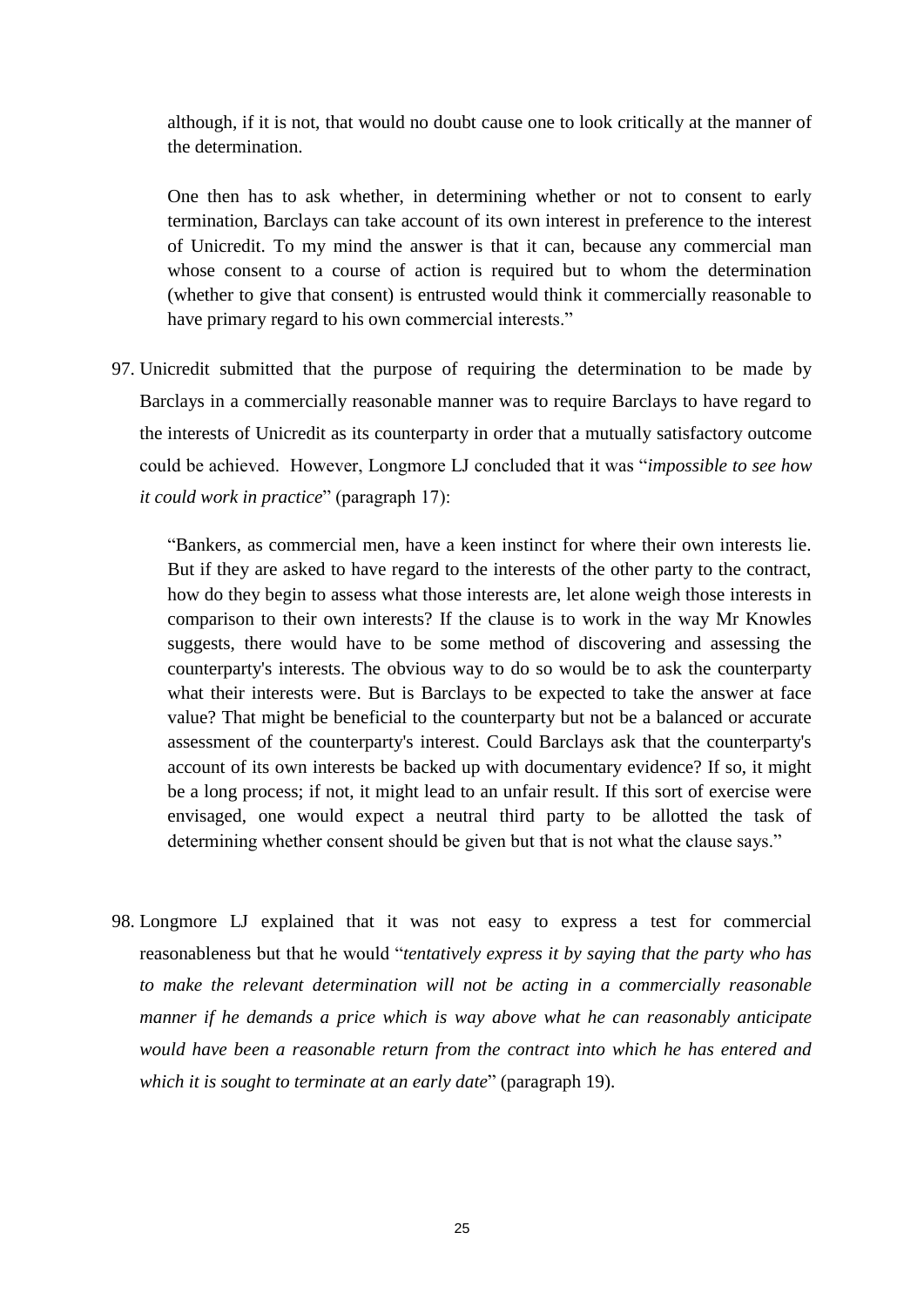99. The Court of Appeal"s conclusions are not particularly surprising. Nonetheless, they provide helpful clarification as to the meaning of "commercially reasonable", which will be applicable in a wide range of contexts.

#### **Secret commissions and bribes**

- 100. Another case of note is the decision of the Supreme Court in *FHR European Ventures LLP v Cedar Capital Partners LLC* [2014] UKSC 45. In that case, Cedar Capital Partners LLC ("Cedar") had acted as the agent of FHR European Ventures LLP ("FHR") in relation to its purchase of a company, Monte Carlo Grand Hotel SAM. Cedar also entered into an agreement with the vendor whereby it was to receive a EUR 10 million fee following a successful conclusion of the sale. This agreement was not disclosed to FHR and informed consent was not obtained.
- 101. The question for the Supreme Court was whether Cedar had a proprietary right in the EUR 10 million fee, or merely a right to equitable compensation.
- 102. The Court of Appeal addressed the nature of a principal"s claim in respect of funds or assets acquired in breach of fiduciary duty in *Sinclair Investments Ltd v Versailles Trade Finance Ltd* [2012] Ch 453. In that case, the Court of Appeal followed the House of Lords' decision in *Lister & Co v Stubbs* (1890) 45 Ch D 1, rather than the more recent Privy Council decision in *Attorney General for Hong Kong v Reid* [1993] UKPC 36, and held that the principal was entitled to equitable compensation only. However, in *Cedar*  itself, the Court of Appeal distinguished *Sinclair Investments* and *Lister & Co v Stubbs* and held that a proprietary interest arose.
- 103. The Supreme Court resolved the uncertainty and held that any benefit acquired by an agent as a result of his agency and in breach of fiduciary duty is held on trust for the principal. Lord Neuberger concluded that "*the law took a wrong turn in [Metropolitan Bank v Heiron (1880) 5 Ex D 319] and Lister, and that those decisions, and any subsequent decisions…at least in so far as they relied on or followed Heiron and Lister, should be treated as overruled*" (paragraph 50).
- 104. It was stated that this rule has the benefit of simplicity (paragraph 35). It is also supported by wider policy considerations: bribes and secret commissions undermine trust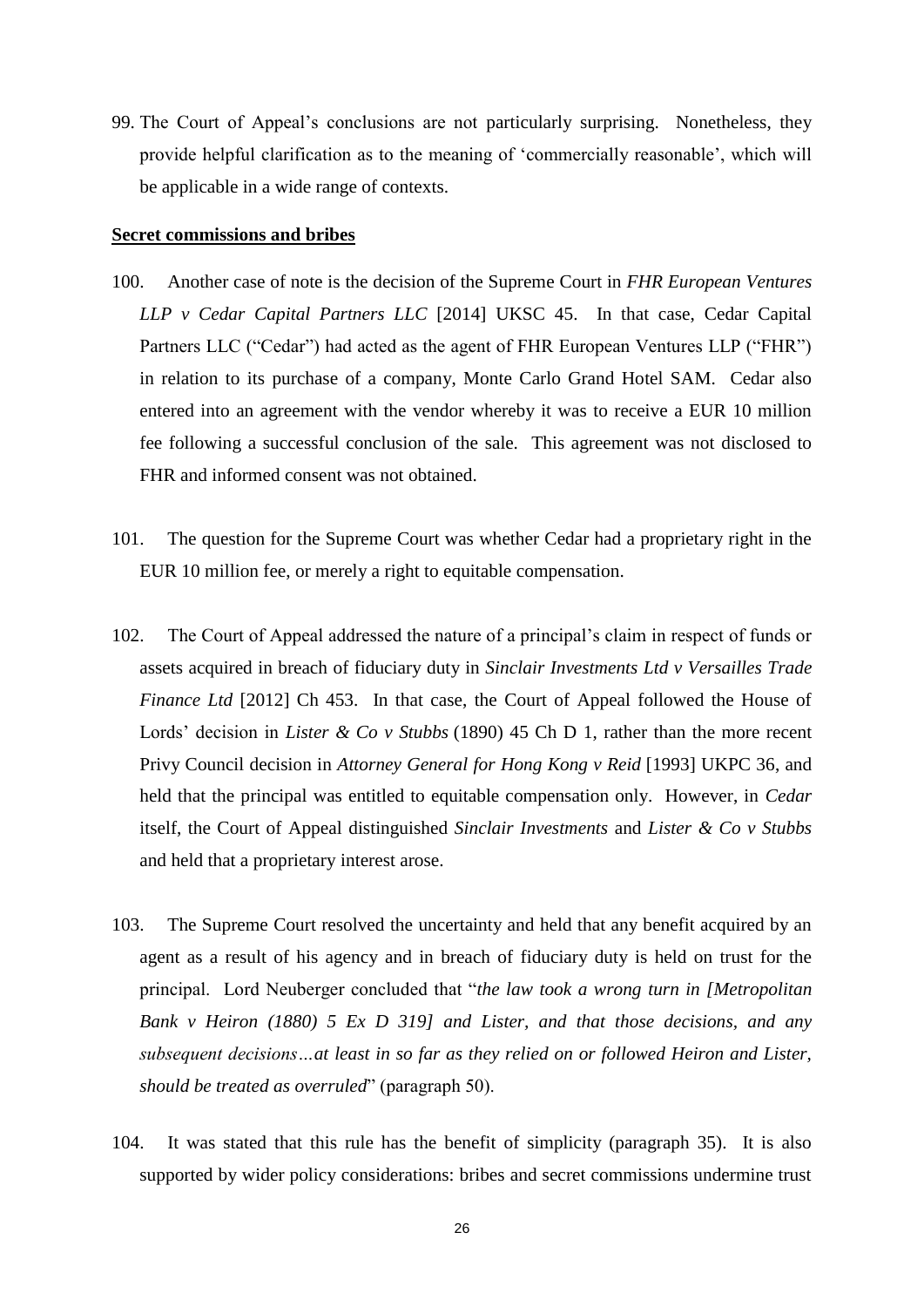in the commercial world, and "*one would expect the law to be particularly stringent in relation to a claim against an agent who has received a bribe or secret commission*" (paragraph 42).

- 105. The Supreme Court rejected the argument that awarding a proprietary remedy would prejudice the agent"s other creditors, reasoning that the bribe or secret commission should never have become part of the agent's estate in the first place. Moreover, the bribe will very often have reduced the benefit received by the principal and it may therefore fairly be said to be his property (paragraphs 43 to 44).
- 106. This decision has important remedial consequences. First, in the event of the fiduciary's insolvency, the principal's proprietary claim will have priority over the fiduciary"s unsecured creditors. A right to equitable compensation, conversely, would rank equally with the unsecured credits. Second, unlike a claim for equitable compensation, a proprietary claim entitles the principal to trace the bribe or commission and follow it in equity.
- 107. In light of this decision, it is important that banks and financial institutions, when acting in a fiduciary capacity (usually either as agent or trustee), ensure that any benefits received from any third party in connection with that role are fully disclosed to the principal in advance.

#### **LMA interpretation point**

108. See *Tael One Partners Ltd v Morgan Stanley & Co* [2015] UKSC 12 as to construction of 11.9(a) of Loan Market Association standard terms and conditions.

#### **Concluding thoughts**

109. Since the financial crisis, the courts have imposed high hurdles upon those seeking to evade the terms of a bank"s boilerplate. The emergence and expansion of the contractual estoppel doctrine has made it very difficult for counterparties to seek rescission or damages for losses associated with complex financial products. However, the recent authorities suggest that the courts are becoming more receptive to these claims. It will be important to observe how matters develop over the course of the next year or two, but it